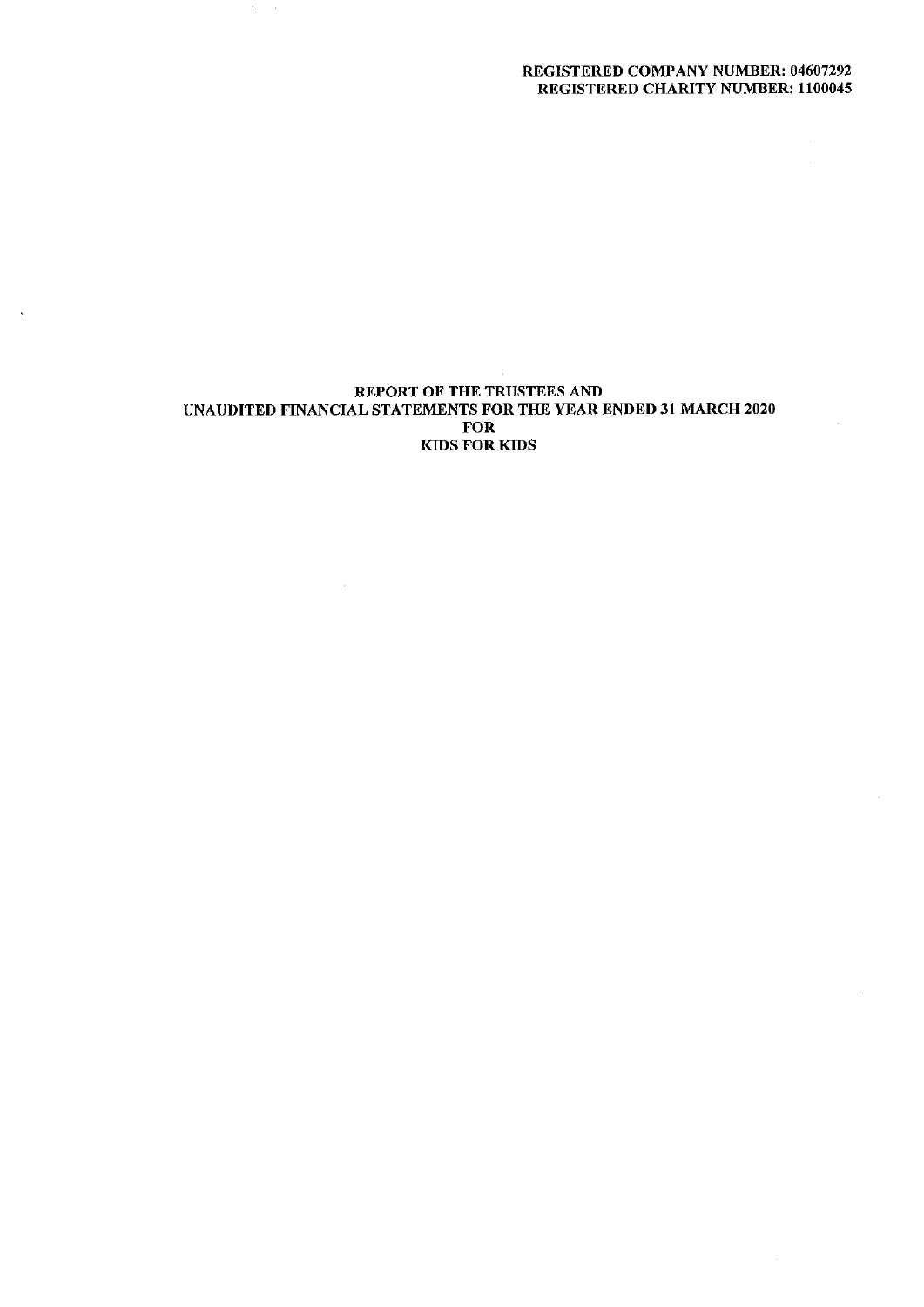# KIDS FOR KIDS

CONTENTS OF THE FINANCIAL STATEMENTS for the Year Ended 31 March 2020

 $\sim 10^{11}$ 

 $\sim$ 

|                                            | Page        |
|--------------------------------------------|-------------|
| Reference and Administrative Details       | 1           |
| Chairman's Report                          | $2$ to 5    |
| Report of the Trustees                     | 6           |
| Independent Examiner's Report              | 7           |
| <b>Statement of Financial Activities</b>   | 8           |
| <b>Balance Sheet</b>                       | $9$ to $10$ |
| Notes to the Financial Statements          | 11 to 22    |
| Detailed Statement of Financial Activities | 23 to 24    |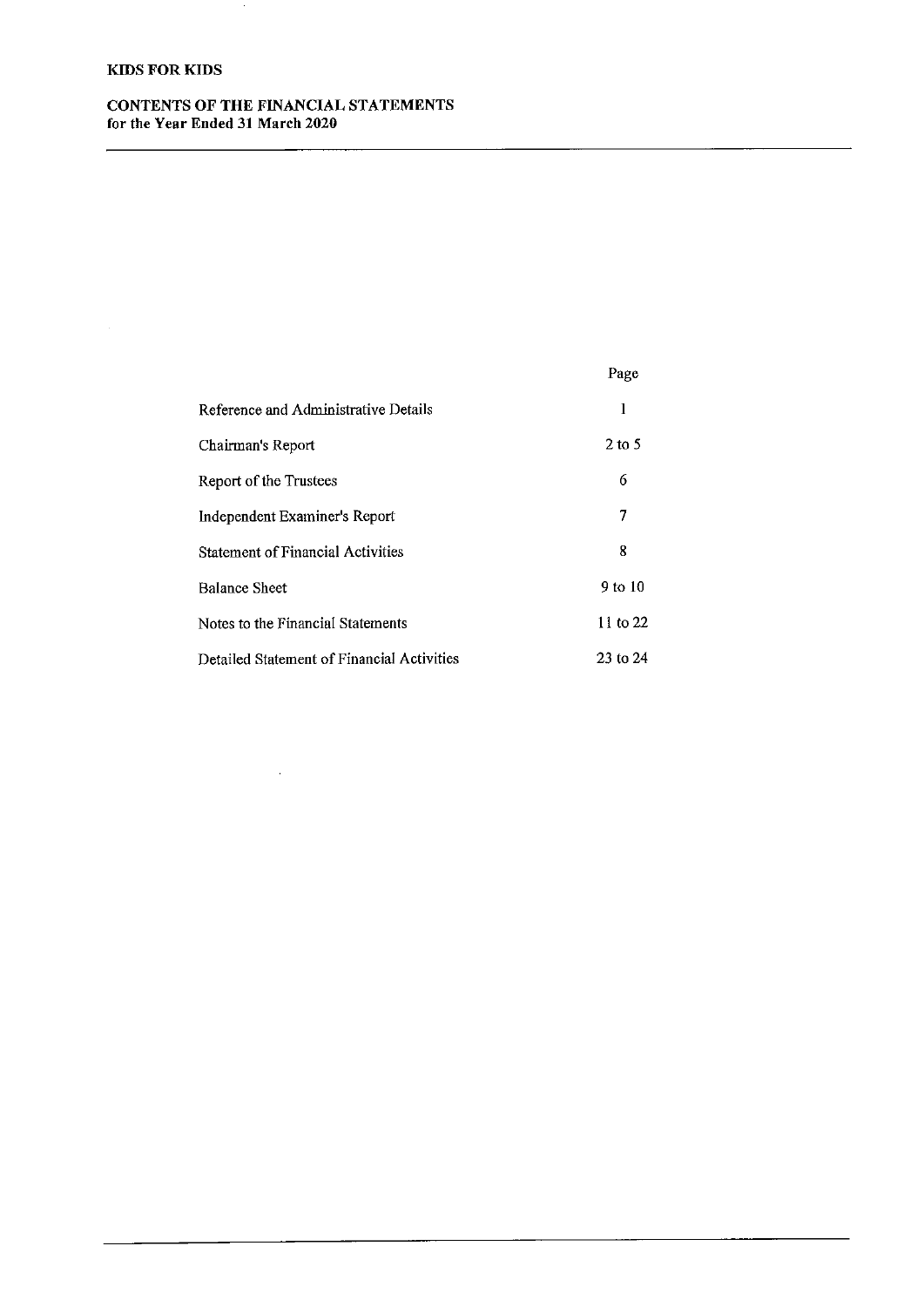# REFERENCE AND ADMINISTRATIVE DETAILS FOR THE YEAR ENDED 31 MARCH 2020

| <b>TRUSTEES</b>                  | Mr F D N Campailla<br>Ms N A Giske<br>Mr A D Jenkins<br>Mr A King-Smith<br>Mrs P M Parker MBE                                                                         |
|----------------------------------|-----------------------------------------------------------------------------------------------------------------------------------------------------------------------|
| <b>REGISTERED OFFICE</b>         | Ground Floor<br>1-7 Station Road<br>Crawley<br>West Sussex<br>RH10 1HT                                                                                                |
| <b>REGISTERED COMPANY NUMBER</b> | 04607292                                                                                                                                                              |
| <b>REGISTERED CHARITY NUMBER</b> | 1100045                                                                                                                                                               |
| <b>INDEPENDENT EXAMINER</b>      | Darren Harding ACA FCCA DChA<br>Richard Place Dobson Services Limite<br><b>Chartered Accountants</b><br>1-7 Station Road<br>Crawley<br><b>West Sussex</b><br>RH10 1HT |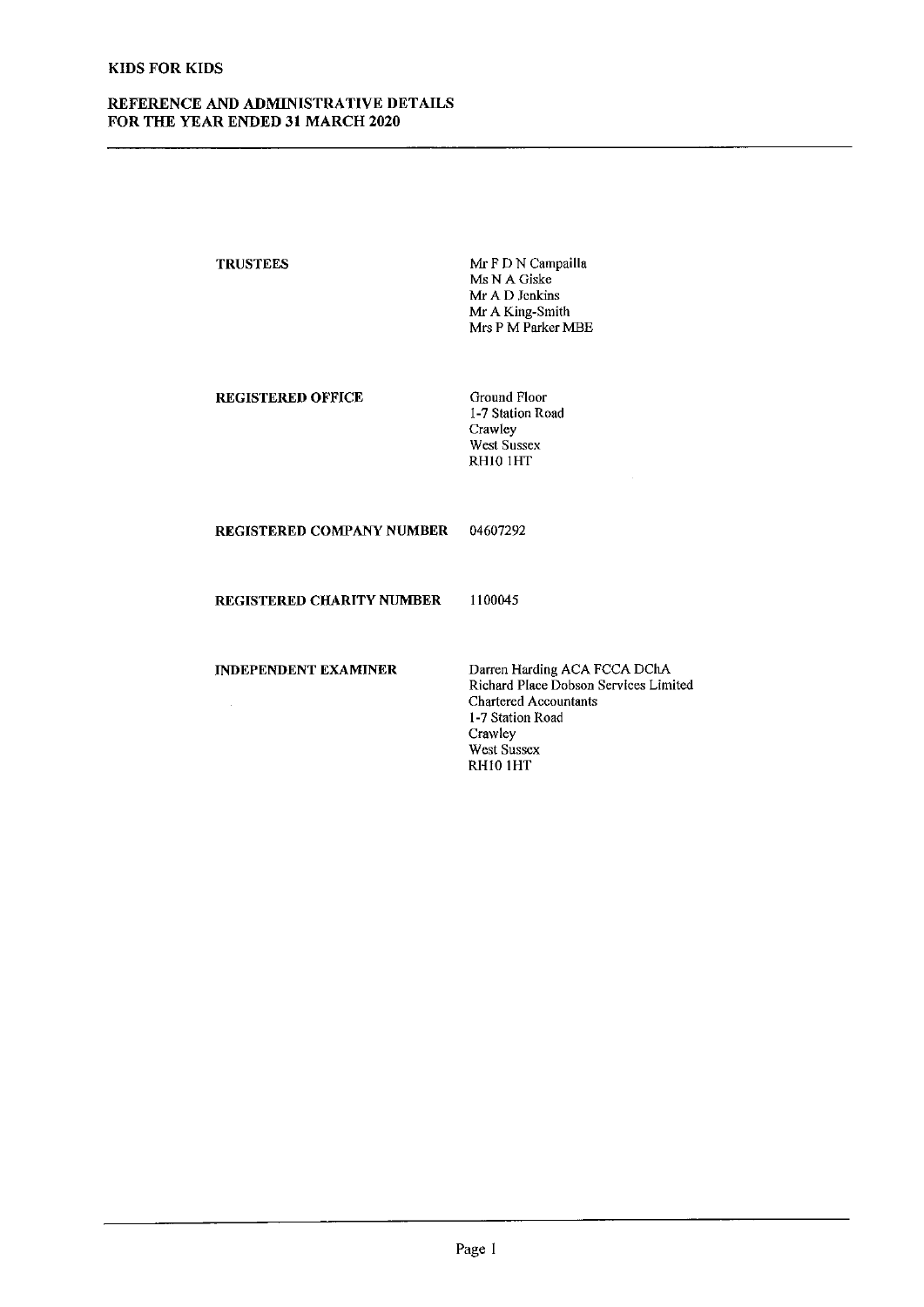One of the worst years ever - and about to get worse? That is how I judged life to be in the villages of Darfur, ivhen, after 9 long years of being refused permission to visit Sudan, we were able to return in February 2020. Following the arrest of President Bashir and change of Government, formed in August 2019, we were not just allowed back, but warmly welcomed, both in Khartoum and in Darfur. At last it looks as if the Sudanese Government sees Kids for Kids as a valued partner. I was asked by the new Commissioner-General for Humanitarian Aid in Khartoum to brief him on our sustainable projects and to help other, newly formed national NGOs to replicate our approach. This was a very different and hugely positive change in the government's policy. One I had dreamed of but despaired of ever seeing. However, the country's finances are in a parlous state, so it will take a long time for this policy to be implemented in practice unless the international community gives substantial assistance.

Darfur - back at last. Despite being prevented from visiting for so long, much was as we remembered. There have been some positive changes in the regional capital El Fasher, but so far as I could judge, they were principally for the comfort of the Government and security forces based there. The mosque has been rebuilt, the market tidied up and book stalls removed, but a few yards from the centre, children are still collecting water from dirty barrels and most roads are still unpaved, just packed sand. The welcome fiom our wonderful community volunteers, in the compound where our little office is situated, was overwhelming. I was particularly touched when a large banner with a picture of Robin Radclyffe, who had helped the charity for many years as our database manager and project monitor, was put up in the room where he had been with us for so many meetings. Sadly Robin had passed away just a short while before our long planned trip. He would not have wanted us to delay it, but it was poignant to find him remembered so far from home.

Kids for Kids is not an emergency aid organisation. Our mandate is to provide long-term assistance to communities let dovm by the rest of the world, out of sight and forgotten. Our policy of training villagers to run the projects themselves, projects they have identified as being the things that will make the most difference long term, continues to transform their lives, giving children the real prospect of a better future. By providing a package of basic essentials to individual families, fiom our goat loans to farm tools and mosquito nets, digging for water wherever possible, and training volunteers as midwives, first aid workers and paravets, we are transforming the life of the whole village.

If ever we had had doubts that our policy was the right one, then this visit in February to Darfur provided incontrovertible proof that Kids for Kids was providing unparalleled assistance. I visited as many villages as we could squeeze into the few days we were able to stay in North Darfur. In every one, literally hundreds of people were waiting for us. In Um Ga'al, the first village we adopted in 2001, over 1,000 people stood in the hot sun, waiting to say thank you. It was overwhelming proof indeed that the simple, basic things we provide, added together, lift families out of abject poverty, giving whole communities hope for the future of their children. It is listening to people, seeing at first hand how they live, and then providing, in discussion with them, essentials appropriate to the region, that makes our help so effective and sustainable.

I visited our Kindergartens for the first time. I saw the Health Units. The contrast of these brick buildings to the draughty, sand-filled straw huts people call home, is stark. What struck me was how everything is utilised to its greatest extent. Although people have little formal education, it is a mistake to think they are not intelligent. A young man, Abdallah Salih, whom I had first met in 2001 as a small child of 10, made a speech in English. English he had taught himself in order to speak to me. I had met Abdallah when I returned to Um Ga'al to check that the first £54,000 I had raised for the village had been spent correctly. He was a fiiend of Ibrahim, whose walk across the desert for water all those years ago had inspired the foundation of Kids for Kids. Seeing Ibrahim again during this visit as a young man, married, with his wife and children, and his lovely mother Asma, left me without words. He could have died from so many things, but, instead, he is 6' 5" - the same height as my son, Alastair. I often think of Asma, and her devotion to her children, and it spurs me on knowing that parents, and indeed grandparents, continue to worry about the future of their children. Children who are still walking for miles in the heat of Sudan for every drop of water.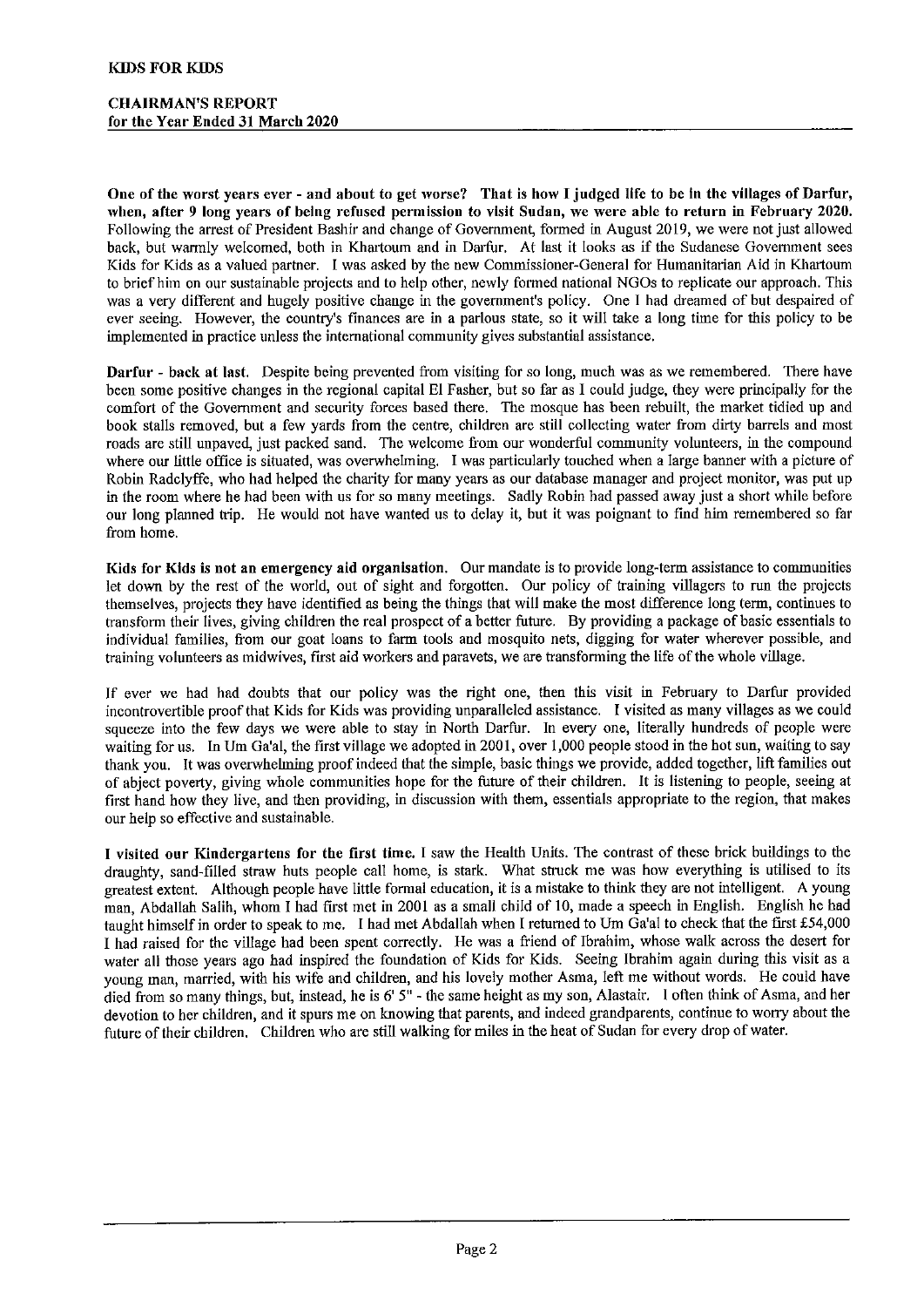The exigencies of life in Darfur as I write give little hope, unless the outside world steps in. Sanctions have drained Sudan of overseas currency and investment, and the loss of the oil, plus the appalling years of corruption at every level of society, mean that across Sudan basic infrastructure is lacking - and none more so than in Darfur. I showed an eminent lawyer in Khartoum pictures I took in the hospital at Mellit. Mellit is a major town, yet there was not even a working pair of stethoscopes in the hospital. What hope of ventilators for sufferers from COVID-19 now sweeping through the region2 This man said "but those must be pictures you took 20 years ago in Mellit". Sadly these were from February 2020 - over all that time, there has been little or no improvement in healthcare in Darfur. In addition to our package of sustainable projects, we have been asked to provide basic medical equipment. We must do our best - it is essential.

It was a great pleasure to hold meetings with the full Kids for Kids Steering Committee, all volunteers from their communities, who implement our projects in Darfur. I spent several hours discussing face to face with Adam Sabil, Adam Abbaker, Yagoub Muss Shumeln, Fowzia Abbas Abdelhamid, Medius Ahmad Mohamed, Ardashaam Ahmed and Mohamed Bashr how conditions in Darfur were changing, and how we can help. A crucial member at our meetings is of course Dr Salim Ahmed Salim, our Programme Manager. It is he and Hassan Mehisi, our diligent Programme Officer, who are our principal team and with whom I am in touch on an almost daily basis.

From all I learnt during our visit, it was obvious that starvation was a very real threat. The risk of this is increasing because of a number of factors: inflation has now risen to over 100%, a continued and severe lack of fuel has affected every aspect of life, and there has been a prolonged and continuing lack of basics, even bread. My Spring Mailing therefore was an appeal to help us to provide support for as many families as possible to save their children from starvation. But worse was to come. The COVID-19 pandemic has swept across the world, and it has not passed over even the remote villages in Darfur where Kids for Kids has been making such a difference for the last 20 years. Since April we have been providing the one thing that gives people hope: their only defence against the virus, soap. As I write, our appeal to provide five bars of soap to every one of the families in our 105 villages continues. Thanks to the prudence of our Trustees, we have reserves retained to enable us to be flexible in our approach. I was therefore able to arrange for 466,000 bars of soap to be delivered urgently, utilising our reserves. The UK Charity Commission has exceptionally authorised the use of reserves to help tackle COVID-19. Thankfully, because of our policy of ensuring we have funds before we commit to projects, we have not had to reallocate restricted funds.

I am enormously grateful to our voluntary chairman, Hatim Abu Sineina, and to his firiends who have negotiated with providers of soap in Khartoum and arranged for its transportation, at a time when they too are in lockdown. The response to our soap appeal has been hugely encouraging, but there is still a massive financial shortfall which I am hoping our ongoing appeal for donations will help us to diminish. Hatim and Omer Shumeina, our Honorary Treasurer and dear fiend, continue to make it possible for us to work with complete confidence that our funds are secure and spent exactly as donors expect. We met many old fiiends whilst we were in Khartoum, but it was being greeted by Hatim and Khalid Mekki in the middle of the night at Khartoum airport, that remains one of my dearest memories.

It is nearly 20 years since I founded Kids for Kids and it continues to be so important, indeed, vital in the lives of so many. As I write, the effects of COVID-19 on our ability to fundraise and indeed to deliver our projects is potentially catastrophic. We have had to cancel all our events since March 2020, losing an income of f50,000 in the first four months of the 2020 calendar year. Although our Candlelit Christmas Concert is booked, there is no guarantee that it will be safe for people to attend. Sponsored challenges too have been hit, with the big Prudential Bike Ride in August the most recent loss. <sup>I</sup> am hoping people wifi plan challenges for themselves and ask for support, instead of joining in with mass events. Please do let us know if we can help in any way. Even collecting tins are no longer productive. The small change from those adds up to over £2,000 over a year. That has gone, in this new era of contactless payment. Yet I cannot find anything to enable contactless donations simply and quickly, to enable people to donate on a whim when they are out and about. Can you help'/

Overall income in 2019-20 declined from £488,232 to £461,991 compared to 2018-19. We were able to keep a tight rein on costs of generating voluntary income, down from £55,144 to £42,443, and managed to increase expenditure on project work in Sudan, up from £284,362 to £527,272. Total expenditure increased from £423,583 to £633,960. It has been an ongoing struggle to transfer foreign currency to Sudan to pay for our projects. Fortunately, we were able to make a payment after many attempts at the year end, which arrived in our bank account in Khartoum in April 2020, enabling us to pay quickly for soap to prevent the spread of COVID-19 in our villages.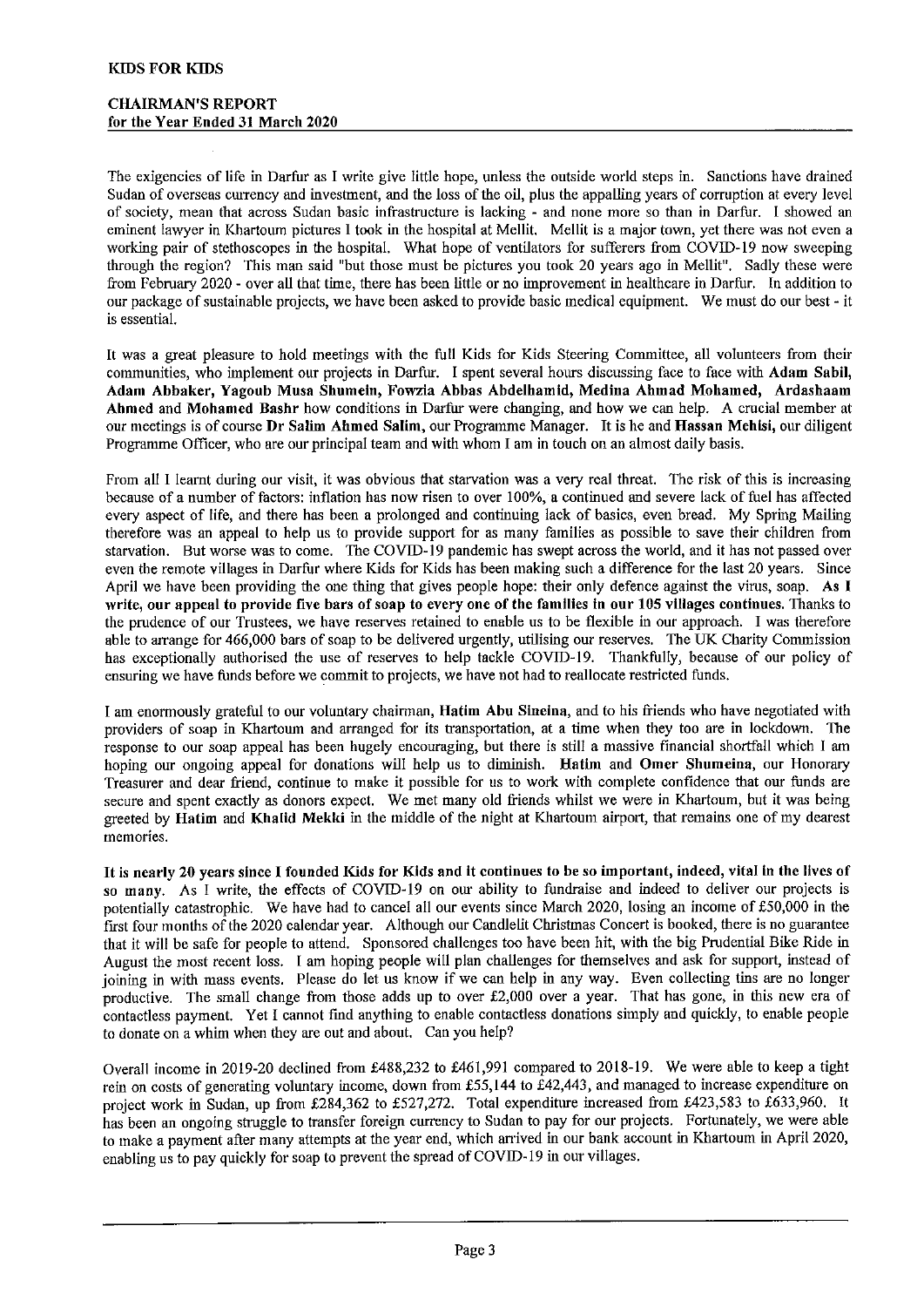This year the help of our committed supporters, many of whom are long-term Regular Donors, will mean even more than usual. The commitment of Children's Champions to supporting a project of their choice for three years enables me to plan properly, for the long term. It is increasingly difficult to commit to projects because of the uncertainty of raising funds. When I could count on our two major annual Events, and smaller, but equally important, events such as our street collection or our Fishing Day, then I knew we would not let people down. Now, amid all the uncertainties of life and with face-to-face meetings suspended, it is much harder. Please do consider becoming a Children's Champion. The memory of all those families waiting to thank you through me could not be a greater testimony of the value of what we are doing.

Kids for Kids will never raise hopes, then let down people in need. Water has always been our priority, but now I am worried. Handpumps have been donated at f6,500 each. Every year we are given fewer. Now the water authorities are saying that they will have to charge us  $\pounds$ 11,000 for each one. And now, unlike in the past, additional charges if they have to repeat drill. It can be up to three or even four times before they strike clean water. I am deeply concerned that we may not be able to fund handpumps in future. But if we don't, who will?

Last year I reported the delays that meant that we could not conduct the training and provide our package of essentials, even the goats, to the eight villages we adopted in 2019. Despite everything, we are continuing to work with these communities and to fulfil our commitment, albeit taking longer than planned, I am happy to report that as soon as the rains come this year and the grass starts to grow, we are in a position to provide the goats at last. COVID-19 however has prevented field visits and training for our new midwives, paravets and first aid workers to start as yet, but these too will happen as soon as it is considered safe to do so. However, because of soaring inflation and the sharp rise in prices, we will not be commissioning any new kindergartens this year beyond those already planned (not all are funded as yet and we are seeking sponsors) but these will go ahead. However, the five new communities we had planned to adopt is not confirmed. I have to be sure that our income will not fall any further and also take account of the effect of inflation and currency devaluation. We may have to cut down the number of new villages - something <sup>I</sup> am reluctant to do, but I have always been determined never to raise hopes and then to let people down.

This has been a strange year but Kids for Kids has been ahead of the trend! Because I decided from the start that I was determined to keep administrative costs as low as possible, I transfoimed my studio at home into the Kids for Kids' ofiice. That has saved us thousands of pounds over the years. At the same time everyone who has worked for me has worked part time fiom their own homes, but coming regularly to meetings. I reported last year that Sage Lancaster, who has supported Kids for Kids since she was a little one at school, was taking a year to travel, so we were already working remotely, oflen with Sage at the other side of the world. Zoom meetings have held no challenges for us! Far from needing anyone to be furloughed we have all been working harder than ever in these difiicult times for any charity. <sup>I</sup> am enormously grateful to Sage for continuing to fundraise and to manage our website, social media and all publicity. She has been of exceptional value to Kids for Kids and now that she is starting full-time at the LSE we are going to miss her. We are currently advertising for her replacement - please do look at the website.

I am lucky however that Sarah Lumb, who joined us in October, is going fiom strength to strength as my assistant and I am sure those of you who have been in touch with her will know how efficient and helpful she is. Another change sadly is the departure of Louise Bradstock, who has been our bookkeeper for many years. She is a great loss too, but lockdown has created too much pressure and, quite rightly, she must put her family first. I am looking forward to welcoming David Self to take over. He will have a lot to live up to!

Of course, the most tragic loss was Robin Radclyffe dying so unexpectedly just before lockdown. He cannot be replaced. His support for me personally and his dedication to the work he did for Kids for Kids was exemplary, both here in the UK and on our projects. <sup>I</sup> am so very grateful to so many of you who contributed to the handpump we will be installing at the village of Matawy in his memory. We are able to name many of our projects to commemorate people, events or special dates. I was very touched to find how important this is to villagers too. To have their village supported in this way means a great deal to them.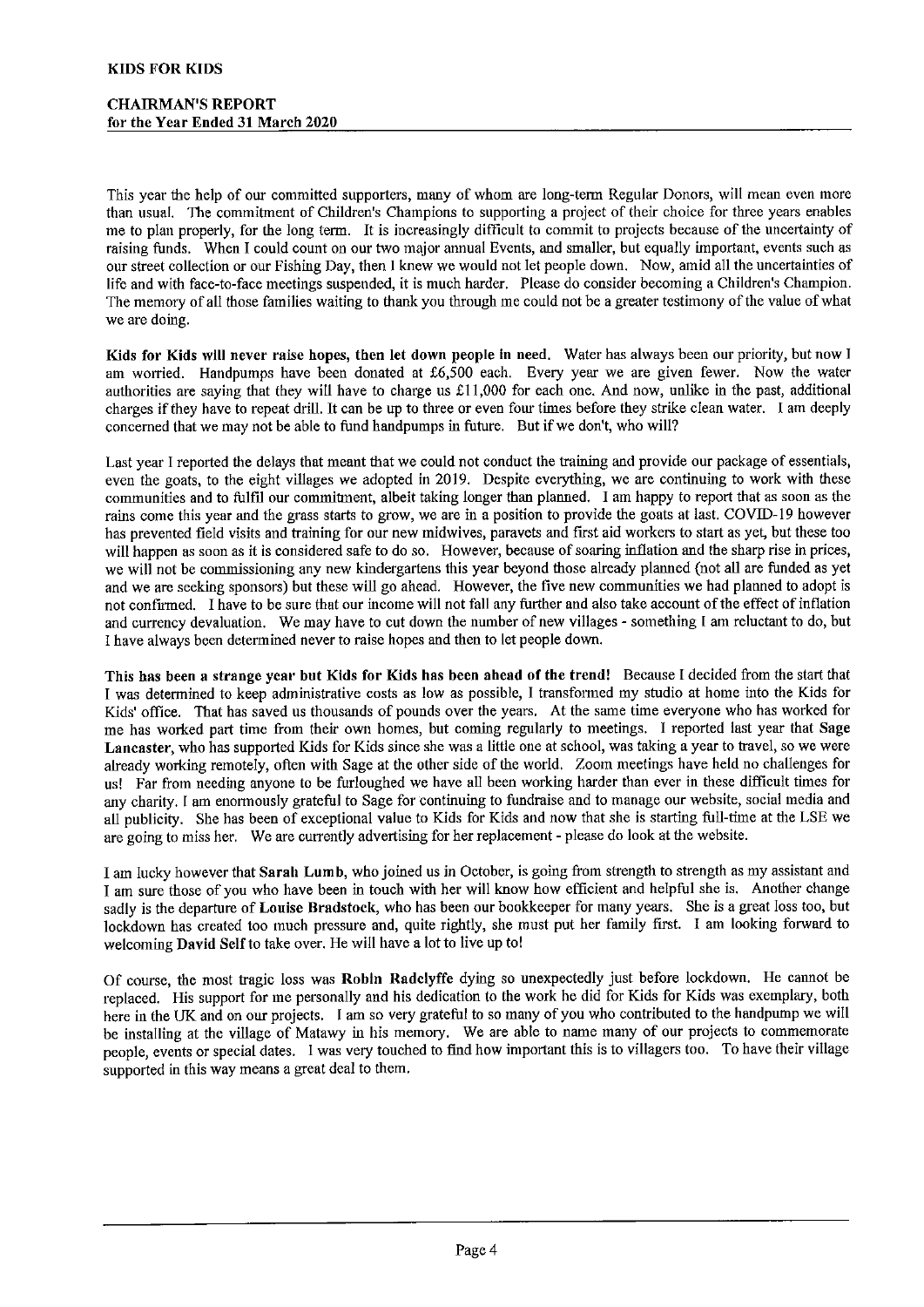Pete Barclay continues to maintain our database, keeping Kids for Kids up and running. Without his assistance and patience <sup>I</sup> do not believe we could function. We now have an even better system and more reliable database-hosting service. I am also grateful to Matt Deubert for endlessly rescuing us whenever our computers, printers and other systems fail.

Safeguarding has been given much publicity in recent months but it is something we have been careful to ensure from the beginning. Now there is a new dimension, with the onset of COVID-19. The daily access to updates on the virus are not available in Darfur so easily. <sup>I</sup> have therefore been careful to ensure that our team in El Fasher and our volunteers are kept up to date with all the symptoms and the recommendations of WHO and Government guidance. <sup>I</sup> am pleased to report that <sup>I</sup> have photographic evidence of the use of masks and social distancing whilst they work on our behalf. Additionally we are providing illustrated leaflets to every village to teach people how to wash their hands properly, when they receive the soap. Illiteracy amongst women is high, over 90% in villages, which is why leaflets needed to be specially designed.

The loyalty of volunteers is of inestimable value: <sup>I</sup> am immensely grateful to all the wonderful volunteers who continue to make Kids for Kids possible. Mary Jane Kupsky in Chicago manages our US Friends and is a wonderful volunteer. <sup>I</sup> was hortified to leam that she had contracted the virus, as indeed had Sage and her parents in Brooklyn, New York. Thankfully all have now recovered though with ongoing tiredness. Despite that, Mary Jane and Sage continue to look after our supporters in America through Global Giving, as does Mary Clark in the UK. I am proud to say that, thanks to them, we continue to have Super Star Status with Global Giving. Details of the projects suppotted through this excellent platform are in the Accounts.

Without volunteers Kids for Kids could not exist and my thanks go to all our wonderful friends on the Surrey Committee, and the new London Group. <sup>I</sup> am looking forward immensely to seeing evetyone again once that becomes possible. Without our Ttustees and hugely supportive Patrons, it would be impossible to run Kids for Kids. <sup>I</sup> would also like to thank all those who have held events, large and small, or who have invited me to speak to them and to make Powerpoint presentations to show what life is like in Darfur. Although it will soon be possible, under the new Government in Sudan, to visit the country once COVID-l9 is under control, Darfur is such an inhospitable region that it is not on the tourist map. It is therefore important for me to give illustrated talks so people can understand how desperately in need people are. It is still hard for me to think how unjust it is for children to be forced to sleep on the sand and to walk miles for every drop of water. Recently I have of course been making PowerPoint presentations on Zoom, not only to introduce Kids for Kids to people, but also to report on our recent visit to Darfur. I would love to do more if you have a group who would like to 'meet' me on line!

I am looking fomvard to meeting more friends at this year's Candlelit Christmas Concert on Thursday 3rd December — or at our Fishing Day on Saturday 10th October. We are already planning to celebrate our 20th Birthday year in 202I. Please do join us. It is you wbo are enabling Kids for Kids to transform the lives of children out of sight and out of mind of the rest of the world. You are exceptional, and I would like to celebrate with you to say thank you.

Mrs P.M. Parker MBE - Trustee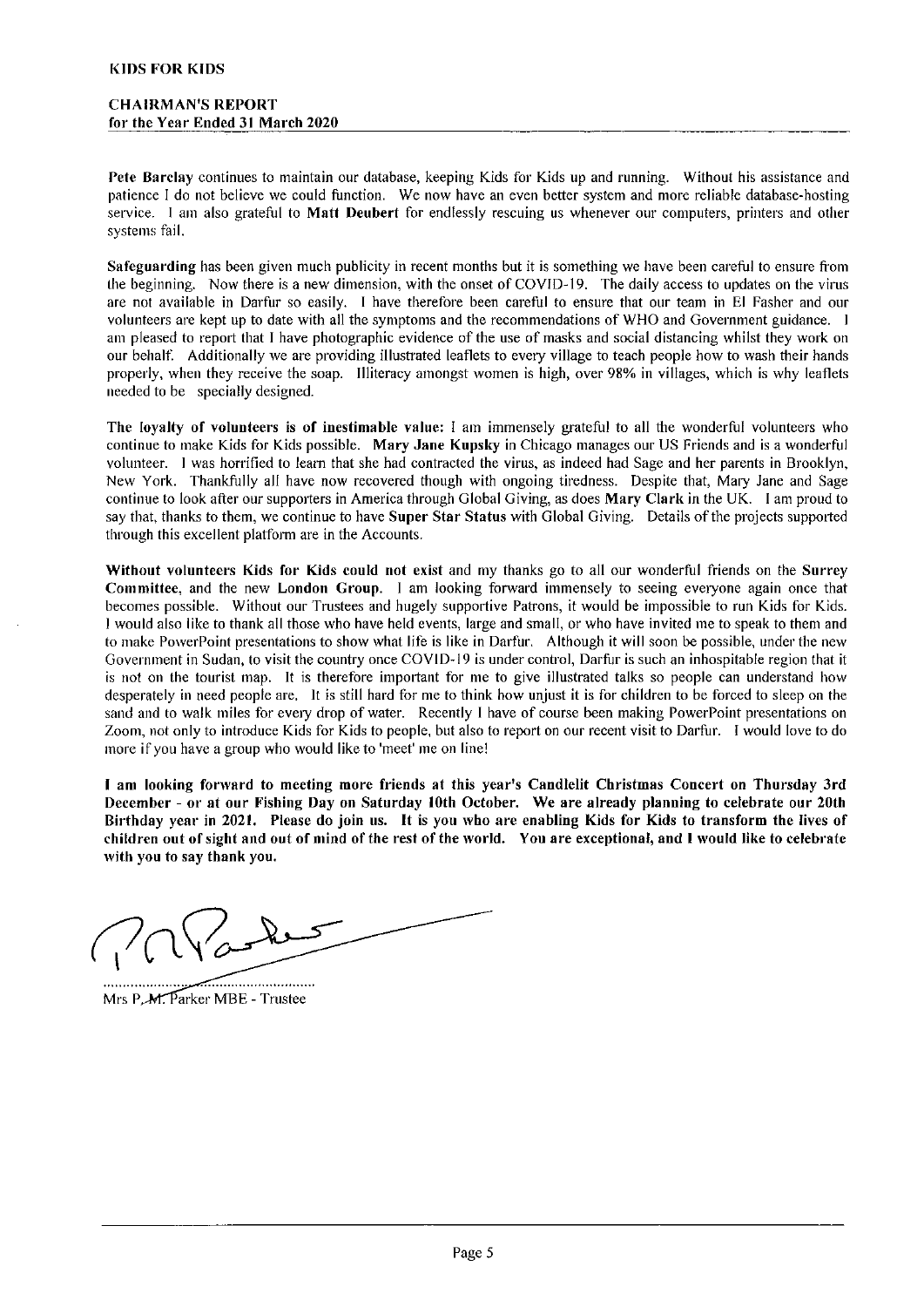## REPORT OF THE TRUSTEES for thc Year Ended 31 March 2020

Tfie trustees who are also directors of the charity for the purposes of the Companies Act 2006, present their report with the financial statements of the charity for the year ended 31 March 2020. The trustees have adopted the provisions of Accounting and Reporting by Charities: Statement of Recommended Practice applicable to charities preparing their accounts in accordance with the Financial Reporting Standard applicable in the UK and Republic of Ireland (FRS 102) (effective 1 January 2015).

# OBJECTIVES AND ACTIVITIES

# Public benefit

All charities in England and Wales must have charitable aims that are based on providing public benefit and comply with section 4 of the Charities Act 2011. The trustees have regard to the Charity Commission's guidance on public benefit.

## FINANCIAL REVIEW

### Reserves policy

lt is the policy of the charity to maintain funds at a level sufficient to fund projects and insurance for staff in Sudan in the event of <sup>a</sup> sharp fall in incoming resources. The trustees believe this should be a year.

### STRUCTURE, GOVERNANCE AND MANAGEMENT

#### Governing document

The charity is controlled by its governing document, a deed of trust, and constitutes a limited company, limited by guarantee, as defined by the Companies Act 2006.

### Risk management

The trustees have a duty to identify and review the risks to which the charity is exposed and to ensure appropriate controls are in place to provide reasonable assurance against fraud and error.

The trustees, who are also the trustees for the purpose of charity law, and who served during the year were:

Mr F D N Campailla Ms N A Giske Mr A D Jenkins Mr A King-Smith Ms P, M. Parker MBE

Trustees have given consideration to the Charities SORP ('Statement of Recommended Practice') Committee's advice in its publication 'Implications of COVID-19 Control Measures and Charity Financial Reporting' and to the risks arising as <sup>a</sup> result of the coronaviius pandemic. The Charity is actively monitoring and managing the situation as it develops. We have adapted our operations and consider that the Charity has adequate reserves and committed future grants from suppottive and solvent funders.

## EVENTS SINCE THE END OF THE YEAR

As <sup>a</sup> direct consequence of the Coronavirus (COVID-19) pandemic, and in accordance with UK government guidelines Kids for Kids ceased all activity related to events on 21 March 2020 for an indeterminate period.

In Sudan COVID-19 has already led to a curtailment of some sustainable projects because of the cancellation of field visits and therefore training of communities. ln light of the pandemic and because of the dangers of the virus to remote communities the charity has initiated an emergency preventative project (provision ofsoap to all our villages).

This report has been prepared in accordance with the special provisions of Part 15 of the Companies Act 2006 relating to small companies.

Approved by order of the board of trustees on  $\frac{5}{10}$ ,  $\frac{10}{2020}$ , and signed on its behalf by:

Mrs P M Parker MBE - Trustee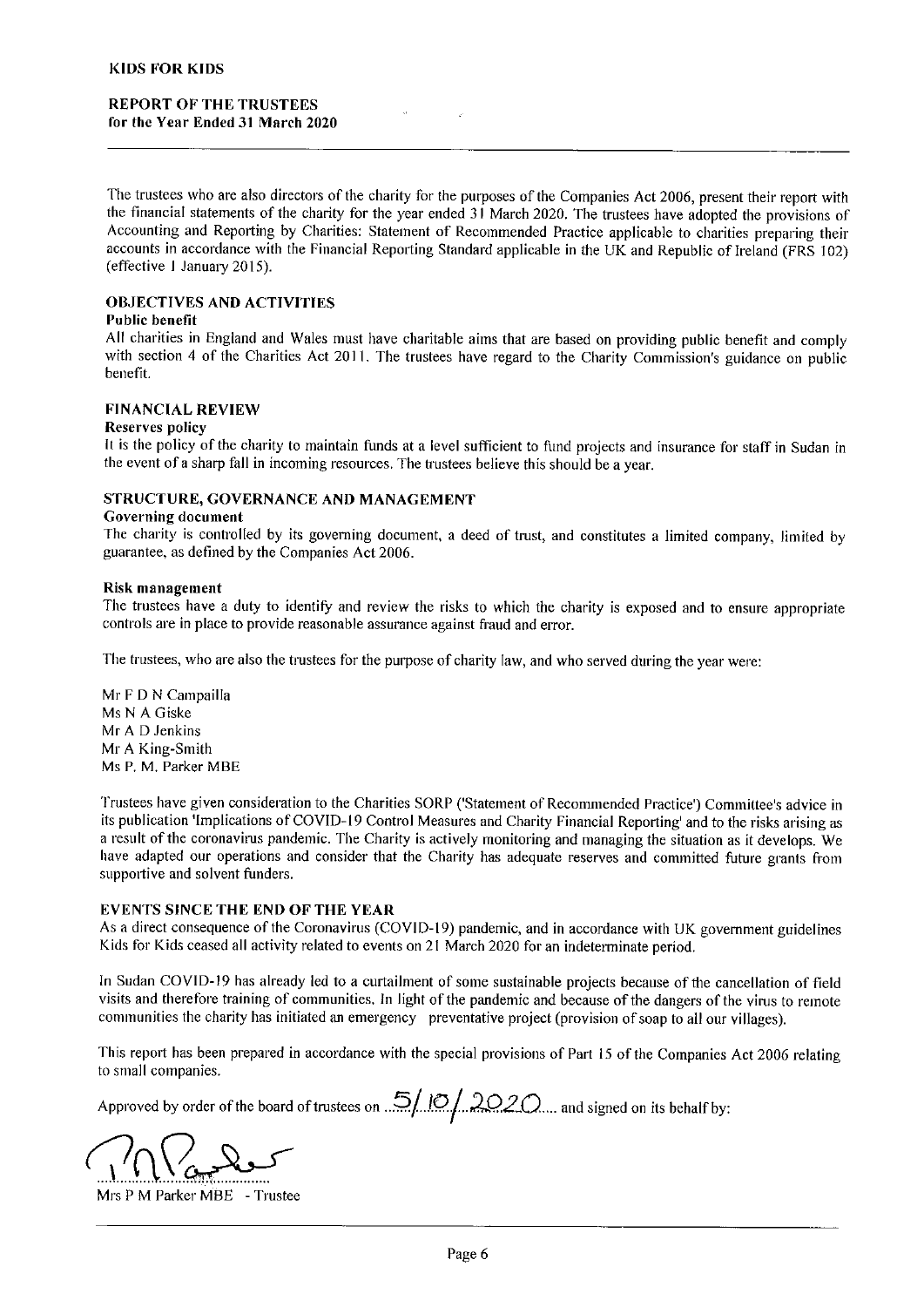# Independent examiner's report to the trustees of Kids for Kids ('the Company' )

I report to the charity trustees on my examination of the accounts of the Company for the year ended 31 March 2020.

## Responsibilities and basis of report

As the charity's trustees of the Company (and also its directors for the purposes of company law) you are responsible for the preparation of the accounts in accordance with the requirements of the Companies Act 2006 ('the 2006 Act').

Having satisfied myself that the accounts of the Company are not required to be audited under Part 16 of the 2006 Act and are eligible for independent examination, I report in respect of my examination of your charity's accounts as carried out under section 145 of the Charities Act 2011 ('the 2011 Acf). In carrying out my examination I have followed the Directions given by the Charity Commission under section  $145(5)$  (b) of the 2011 Act.

## Independent examiner's statement

Since your charity's gross income exceeded f250,<sup>000</sup> your examiner must be <sup>a</sup> member of <sup>a</sup> listed body. I can confirm that I am qualified to undertake the examination because I am a registered member of ACA FCCA DChA which is one of the listed bodies

I have completed my examination. I confirm that no matters have come to my attention in connection with the examination giving me cause to believe:

- 1. accounting records were not kept in respect of the Company as required by section 386 of the 2006 Act; or
- 2. the accounts do not accord with those records; or
- 3. the accounts do not comply with the accounting requirements of section 396 ofthe 2006 Act other than any requirement that the accounts give a true and fair view which is not a matter considered as part of an independent examination; or
- the accounts have not been prepared in accordance with the methods and principles of the Statement of  $\boldsymbol{A}$ Recommended Practice for accounting and reporting by charities [applicable to charities preparing their accounts in accordance with the Financial Reporting Standard applicable in the UK and Republic of Ireland (FRS 102)].

I have no concerns and have come across no other matters in connection with the examination to which attention should be drawn in this report in order to enable a proper understanding of the accounts to be reached

Darren Harding ACA FCCA DChA Richard Place Dobson Services Limited 1-7 Station Road **Crawley** West Sussex RHI0 IHT

 $Date: 12/10/100$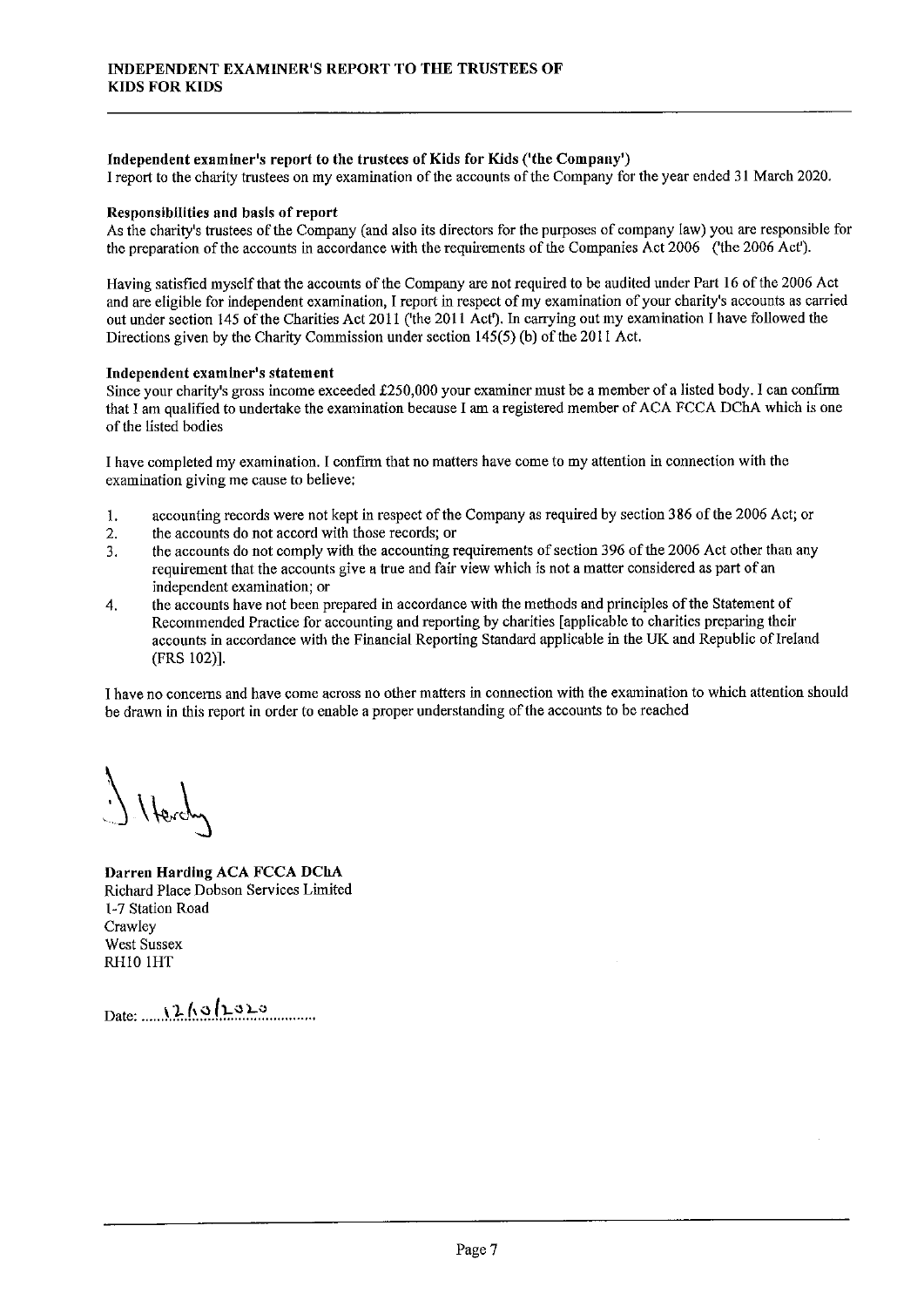$\bar{z}$ 

## STATEMENT OF FINANCIAL ACTIVITIES INCORPORATING AN INCOME AND EXPENDITURE ACCOUNT) for the Year Ended 31 March 2020

|                                                                                        | Notes            | Unrestricted<br>fund<br>£ | Designated<br>fund<br>£ | <b>Restricted</b><br>fund<br>£ | 31.3.20<br><b>Total funds</b><br>£ | 31.3.19<br><b>Total funds</b><br>$\pmb{\hat{x}}$ |
|----------------------------------------------------------------------------------------|------------------|---------------------------|-------------------------|--------------------------------|------------------------------------|--------------------------------------------------|
| <b>INCOME FROM</b>                                                                     |                  |                           |                         |                                |                                    |                                                  |
| Donations                                                                              | $\boldsymbol{2}$ | 298,260                   |                         | 98,154                         | 396,414                            | 429,601                                          |
| Fundraising activities                                                                 | $\mathfrak{Z}$   | 56,794                    |                         |                                | 56,794                             | 48,641                                           |
| Investment income                                                                      | 4                | 8,783                     |                         |                                | 8,783                              | 9,989                                            |
| Total                                                                                  |                  | 363,837                   |                         | 98,154                         | 461,991                            | 488,231                                          |
| <b>EXPENDITURE ON</b><br><b>Cost of Raising Funds</b><br>Costs of generating voluntary |                  |                           |                         |                                |                                    |                                                  |
| income                                                                                 | 5                | 42,443                    |                         |                                | 42,443                             | 55,144                                           |
|                                                                                        |                  | 42,443                    |                         |                                | 42,443                             | 55,144                                           |
| <b>Charitable activities</b><br>Project work in Sudan                                  | 6                | 214,311                   | 250,000                 | 127,206                        | 591,517                            | 368,439                                          |
| Total                                                                                  |                  | 256,754                   | 250,000                 | 127,206                        | 633,960                            | 423,583                                          |
| NET<br>INCOME/(EXPENDITURE)                                                            |                  | 107,083                   | (250,000)               | (29, 052)                      | (171,969)                          | 64,648                                           |
| <b>Transfers between funds</b>                                                         | 15               | (103,000)                 | 103,000                 |                                |                                    |                                                  |
| Net movement in funds                                                                  |                  | 4,083                     | (147,000)               | (29, 052)                      | (171,969)                          | 64,648                                           |
| <b>RECONCILIATION OF</b><br><b>FUNDS</b>                                               |                  |                           |                         |                                |                                    |                                                  |
| Total funds brought forward                                                            |                  | 331,149                   | 845,566                 | 53,428                         | 1,230,143                          | 1,165,495                                        |
| <b>TOTAL FUNDS CARRIED</b><br><b>FORWARD</b>                                           |                  | 335,232                   | 698,566                 | 24,376                         | 1,058,174                          | 1,230,143                                        |

The notes form part of these financial statements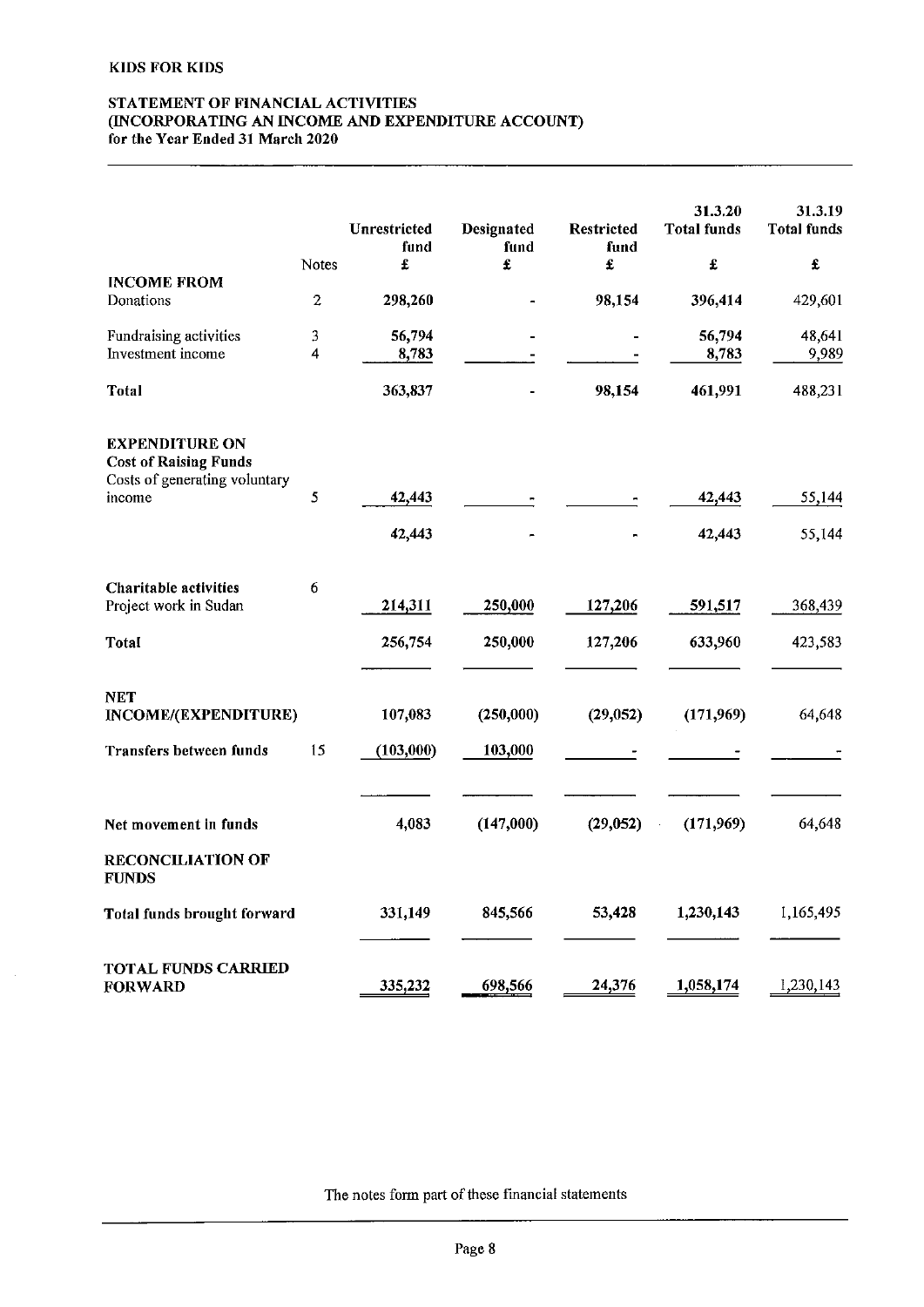## **BALANCE SHEET** At 31 March 2020

|                                                        |          | Unrestricted      | Designated | Restricted | 31.3.20<br><b>Total funds</b> | 31.3.19<br><b>Total funds</b> |
|--------------------------------------------------------|----------|-------------------|------------|------------|-------------------------------|-------------------------------|
|                                                        |          | fund              | fund       | fund       |                               |                               |
| <b>FIXED ASSETS</b>                                    | Notes    | £                 | £          | £          | £                             | £                             |
| Tangible assets                                        | 11       |                   |            |            |                               | 110                           |
| <b>CURRENT ASSETS</b>                                  |          |                   |            |            |                               |                               |
| Debtors<br>Cash at bank                                | 12<br>13 | 44,626<br>315,254 | 948,566    | 24,376     | 44,626<br>1,288,196           | 41,288<br>1,212,619           |
|                                                        |          | 359,880           | 948,566    | 24,376     | 1,332,822                     | 1,253,907                     |
| <b>CREDITORS</b>                                       |          |                   |            |            |                               |                               |
| Amounts falling due within one<br>year                 | 14       | (24, 648)         | (250,000)  |            | (274, 648)                    | (23, 874)                     |
| <b>NET CURRENT ASSETS</b>                              |          | 335,232           | 698,566    | 24,376     | 1,058,174                     | 1,230,033                     |
| <b>TOTAL ASSETS LESS</b><br><b>CURRENT LIABILITIES</b> |          | 335,232           | 698,566    | 24,376     | 1,058,174                     | 1,230,143                     |
| <b>NET ASSETS</b>                                      |          | 335,232           | 698,566    | 24,376     | 1,058,174                     | 1,230,143                     |
| <b>FUNDS</b><br>Unrestricted funds:                    | 15       |                   |            |            |                               |                               |
| General fund<br>Designated fund                        |          |                   |            |            | 335,232<br>698,566            | 331,149<br>845,566            |
| Restricted funds                                       |          |                   |            |            | 1,033,798<br>24,376           | 1,176,715<br>53,428           |
| <b>TOTAL FUNDS</b>                                     |          |                   |            |            | 1,058,174                     | 1,230,143                     |

The notes form part of these financial statements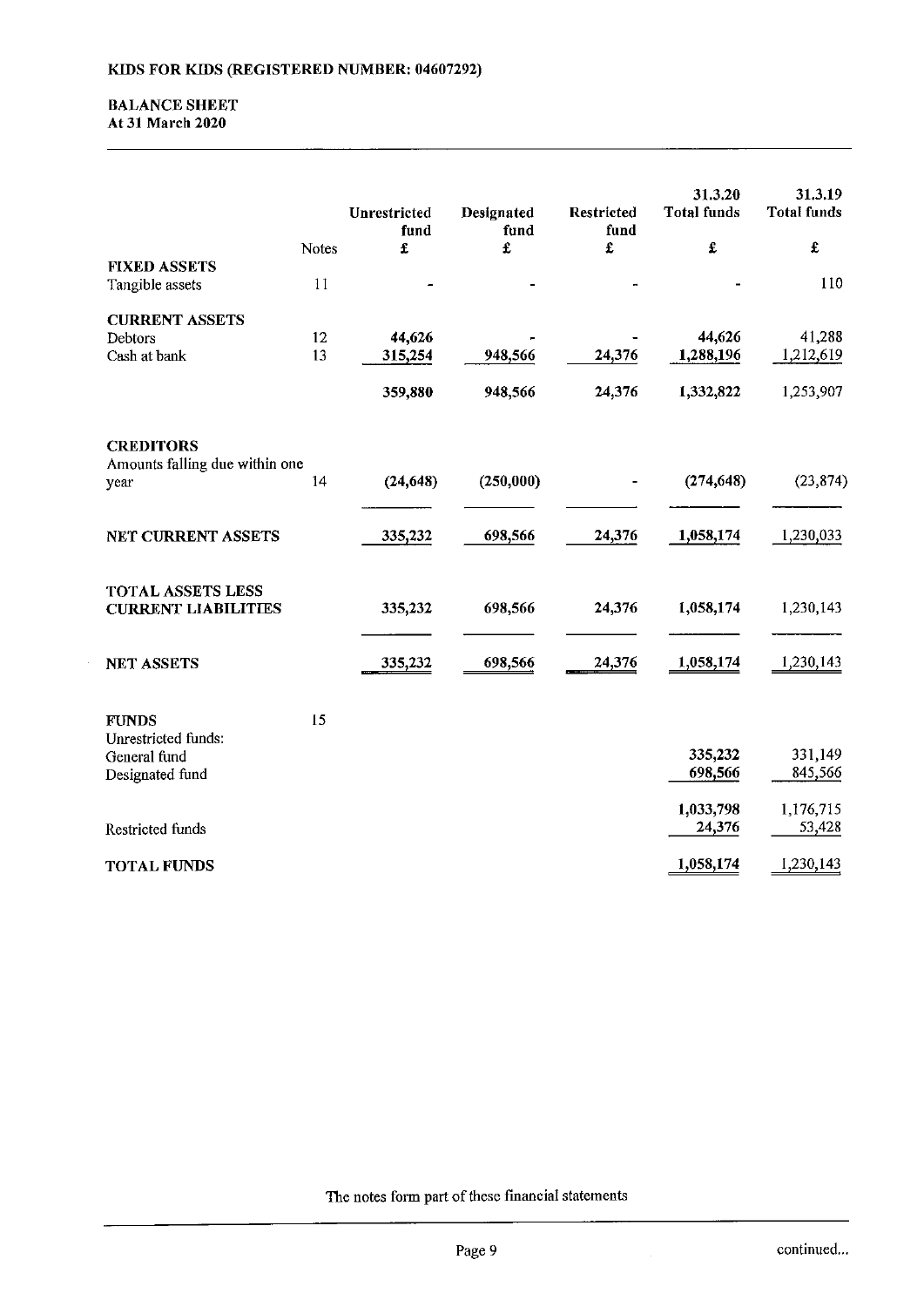## BALANCE SHEET - CONTINVED At 31 March 2020

The charitable company is entitled to exemption from audit under Section 477 of the Companies Act 2006 for the year ended 31 March 2020.

The members have not required the company to obtain an audit of its financial statements for the year ended 31 March 2020 in accordance with Section 476 of the Companies Act 2006.

The trustees acknowledge their responsibilities for<br>(a) ensuring that the charitable company keen

- ensuring that the charitable company keeps accounting records that comply with Sections 386 and 387 of the Companies Act 2006 and
- (b) preparing financial statements which give a true and fair view of the state of affairs of the charitable company as at the end of each financial year and of its surplus or deficit for each financial year in accordance with the requirements of Sections 394 and 395 and which otherwise comply with the requirements of the Companies Act 2006 relating to financial statements, so far as applicable to the charitable company.

These financial statements have been prepared in accordance with the provisions applicable to charitable companies subject to the small companies regime.

The financial statements were approved by the Board of Trustees on  $\mathcal{L}/\Omega/2$ ,  $2$ ,  $\Omega$ , and were signed on its behalf by:

 $n_{\text{ref}}$ 

Mrs P M Parker MBE -Trustee

Mr F D N Campailla -Trustee

The notes form part of these financial statements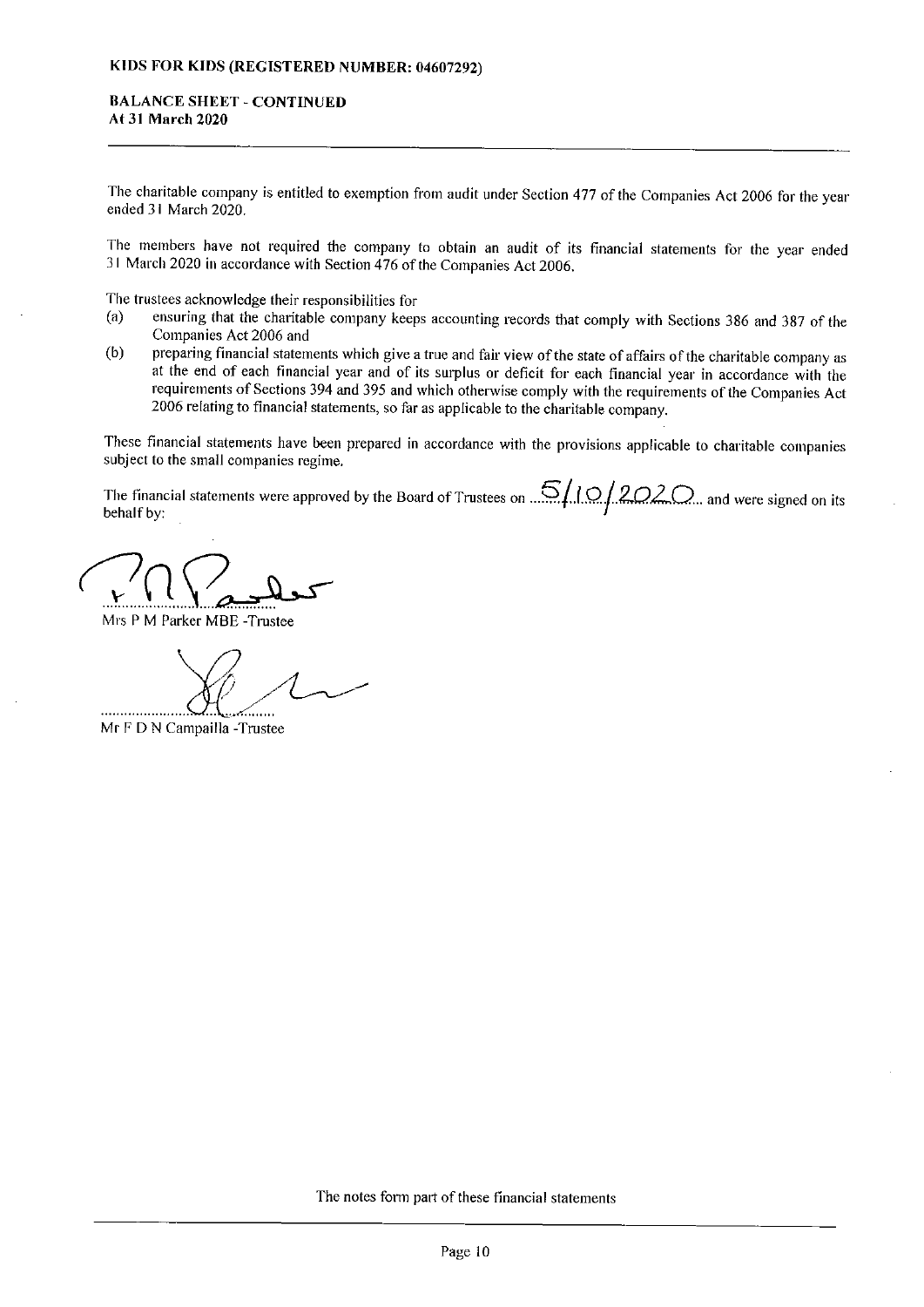## NOTES TO THE FINANCIAL STATEMENTS for the Year Ended 31 March 2020

#### 1. ACCOUNTING POLICIES

# Basis of preparing the financial statements

The financial statements of the charitable company, which is a public benefit entity under FRS 102, have been prepared in accordance with the Charities SORP (FRS 102) 'Accounting and Reporting by Charities: Statement of Recommended Practice applicable to charities preparing their accounts in accordance with the Financial Reporting Standard applicable in the UK and Republic of Ireland (FRS 102) (effective <sup>1</sup> January 2015)', Financial Reporting Standard 102 'The Financial Reporting Standard applicable in the UK and Republic of Ireland' and the Companies Act 2006. The financial statements have been prepared under the historical cost convention.

The registered office is Ground Floor, I/7 Station Road, Crawley, West Sussex, RH10 IHT.

The financial statements are prepared in sterling, which is the functional currency of the charitable company. Monetary amounts in these financial statements are rounded to the nearest  $\mathbf{f}$ .

#### Financial reporting standard 102 - reduced disclosure exemptions

The charity has taken advantage of the following disclosure exemption in preparing these financial statements, as permitted by FRS 102 'The Financial Reporting Standard applicable in the UK and Republic of Ireland':

the requirements of Section 7 Statement of Cash Flows.

## Income

Donation income is recognised at the point the charity receives the income.

Fundraising income is recognised when the charity becomes legally entitled to the income and the event to which it relates has taken place.

Investment income is recognised as it is received.

#### Expenditure

Liabilities are recognised as expenditure as soon as there is a legal or constructive obligation committing the charity to that expenditure, it is probable that a transfer of economic benefits will be required in settlement and the amount ofthe obligation can be measured reliably. Expenditure is accounted for on an accruals basis and has been classified under headings that aggregate all cost related to the category. Where costs cannot be directly attributed to particular headings they have been allocated to activities on a basis consistent with the use of resources.

Charitable expenditure comprises those costs incurred by the charity in the delivery of its activities and services for its beneficiaries, as well as costs relating to the trustees' visits to monitor and evaluate the projects.

Costs of generating voluntary income include office running costs, as well as administrative expenses and bookkeeping. They also include governance costs which are those costs associated with meeting the constitutional and statutory requirements of the charity.

#### Tangible fixed assets

Depreciation is provided at the following annual rates in order to write off the cost less estimated residual value of each asset over its estimated useful life.

Computer equipment 33% on cost

Items of less than  $£1,000$  are not capitalised. For more information see note 11.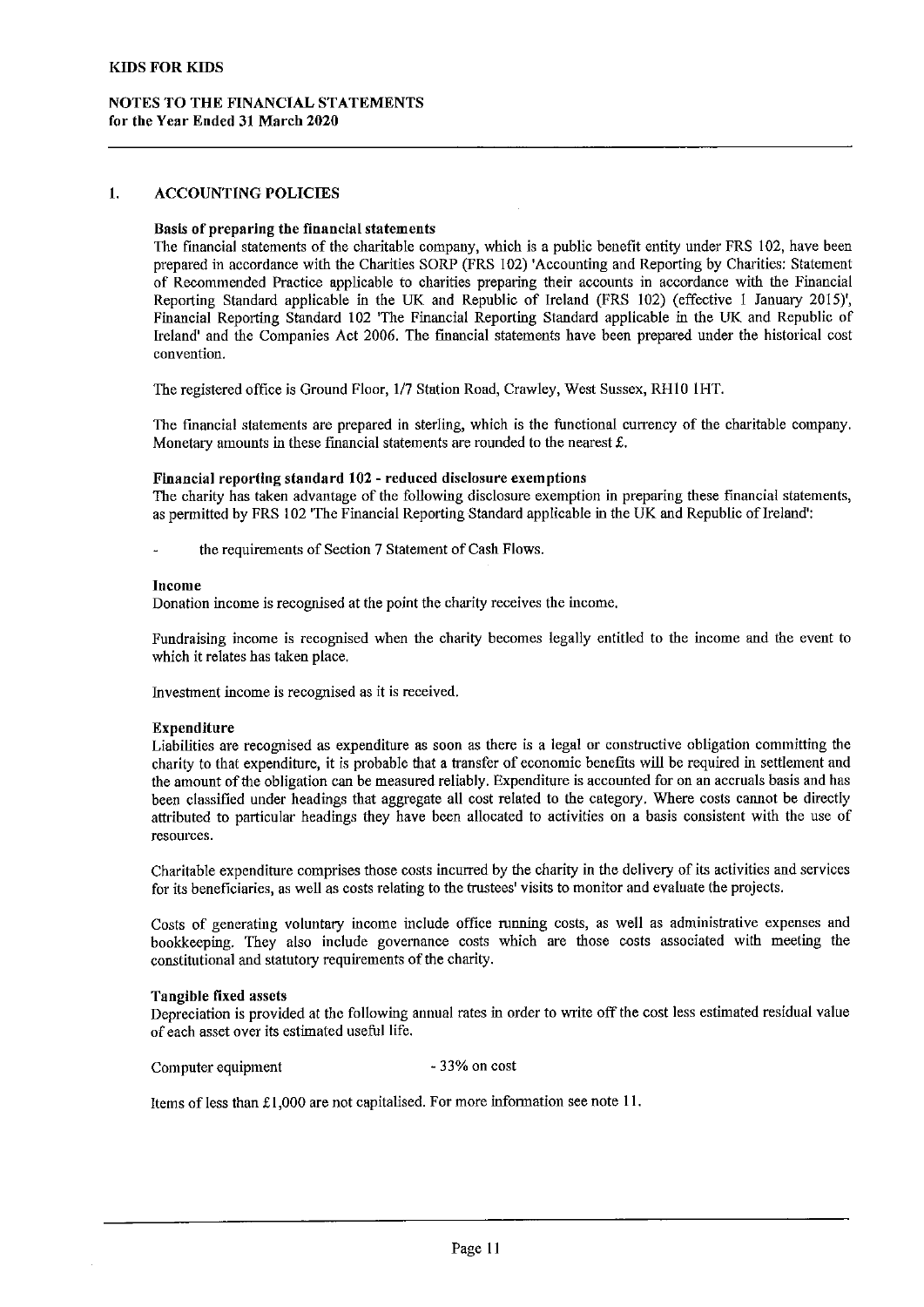#### 1. ACCOUNTING POLICIES - continued

#### Taxation

As a registered charity, the company is exempt fiom income and corporation tax to the extent that its income and gains are applicable to charitable purposes only. Value Added Tax is not recoverable by the company, and is therefore included in the relevant costs in the Statement of Financial Activities.

### Fund accounting

The Charity maintains a general unrestricted fund that represents funds that are expendable at the discretion of the trustees in furtherance of the objects of the charity. Such funds may be held in order to finance both working capital and capital investment.

Designated funds are unrestricted funds held in the UK or in Sudan that have been earmarked for project expenditure in Sudan or to mitigate risks to the effective implementation of projects.

Restricted funds have been provided to the charity for particular purposes, and it is the policy of the board of trustees to carefully monitor the application of these funds in accordance with the restrictions placed upon them.

There is no formal policy of transfer between funds or on the allocation of funds to designated funds, other than that described above.

Any other proposed transfer between funds would be considered on their particular circumstances.

#### Foreign currencies

Assets and liabilities in foreign currencies are translated into sterling at the rates of exchange ruling at the balance sheet date. Transactions in foreign currencies are translated into sterling at the rate of exchange ruling at the date of transaction. Exchange differences are taken into account in arriving at the operating result.

#### Pension costs and other post-retirement benefits

The charitable company operates a defined contribution pension scheme. Contributions payable to the charitable company's pension scheme are charged to the Statement of Financial Activities in the period to which they relate.

## Debtors

Debtors are recognised at the settlement amount due. Prepayments are valued at the amount prepaid.

#### Cash at bank and in hand

Cash at bank and cash in hand includes cash and short term highly liquid investments with a short maturity of three months or less from the date of acquisition or opening of the deposit or similar account.

#### **Creditors**

Creditors are recognised where the charity has a present obligation resulting from a past event that will probably results in the transfer of funds to a third party and the amount due to settle the obligation can be measured or estimated reliably. Creditors are normally recognised at their settlement amount atter allowing for any discounts due.

#### Fiuanclal Instruments

The charity only has financial assets and liabilities of a kind that qualify as basic financial instruments. Basic financial instruments are initially recognised at transaction value and subsequently measured at their settlement value.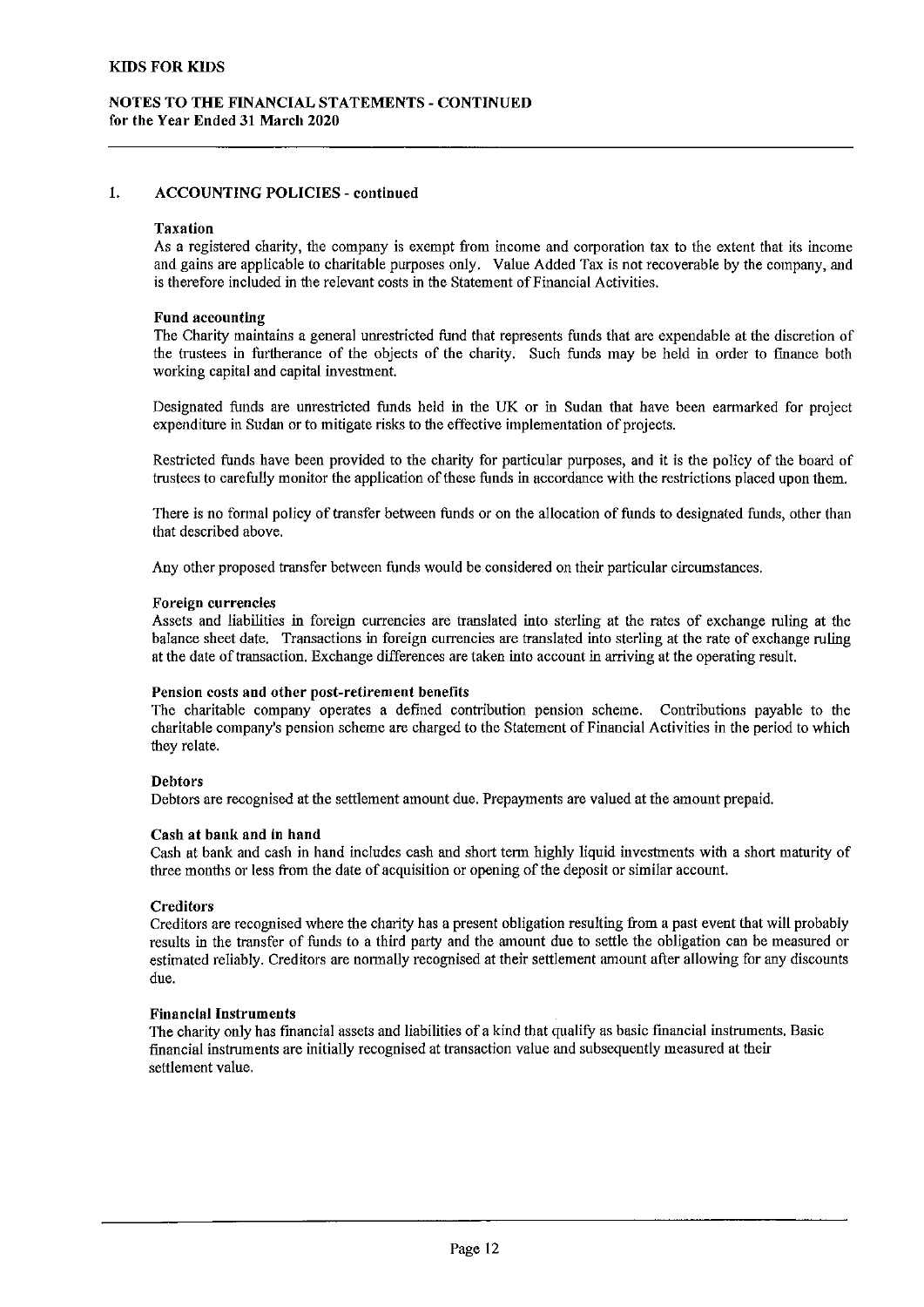## 1. ACCOUNTING POLICIES - continued

#### Winding up or dissolution of the charity

lf upon winding up or dissolution of the charity there remain any assets, after the satisfaction of all debts and liabilities, the assets represented by the accumulated fund shall be transferred to some other charitable body or bodies having similar objects to the charity.

### Employee staff benefits

The costs of short-term employee benefits are recognised as a liability and an expense.

The cost of any unused holiday entitlement is recognised in the period in which the employee's services are received.

### Key Judgements and Accounting Estimates

The preparation of the financial statements requires management to make judgements, estimates and assumptions that affect the amounts reported for assets and liabilities as at the balance sheet date and the amounts reported for revenues and expenses during the year. However, the nature of estimation means that actual outcomes could differ from those estimates.

The main judgement and accounting estimates included in the accounts are:

- Accruals - Management has made estimates and established accruals in respect of potential liabilities as at the balance sheet date.

- Depreciation - Management has made assumptions and estimated depreciation rates in respect of showing a true and fair view of the assets at the balance sheet date.

#### $2.$ DONATIONS

|           |                     |                   | 31.3.20      | 31.3.19        |
|-----------|---------------------|-------------------|--------------|----------------|
|           | <b>Unrestricted</b> | <b>Restricted</b> | <b>Total</b> | Total          |
|           | funds               | funds             | funds        | funds          |
|           | £                   | £                 | £            | £              |
| Donations | 245,307             | 98.154            | 343,461      | 380,646        |
| Gift aid  | 52,953              | $\blacksquare$    | 52,953       | 48,955         |
|           | 298,260             | 98.154<br>ستسعد   | 396,414      | <u>429,601</u> |

## 3. FUNDRAISING ACTIVITIES

|                    |                              |                   | 31.3.20            | 31.3.19 |
|--------------------|------------------------------|-------------------|--------------------|---------|
|                    | <b>Unrestricted</b>          | <b>Restricted</b> | <b>Total</b>       | Total   |
|                    | funds                        | funds             | funds              | funds   |
|                    | £                            | £                 | £                  | £       |
| Fundraising events | 50,154                       | $\bullet$         | 50,154             | 42,171  |
| Social lotteries   | 6,640                        |                   | 6,640              | 6,470   |
|                    | 56,794<br><u>www.two.com</u> | ٠<br>_____        | $\frac{56,794}{1}$ | 48,641  |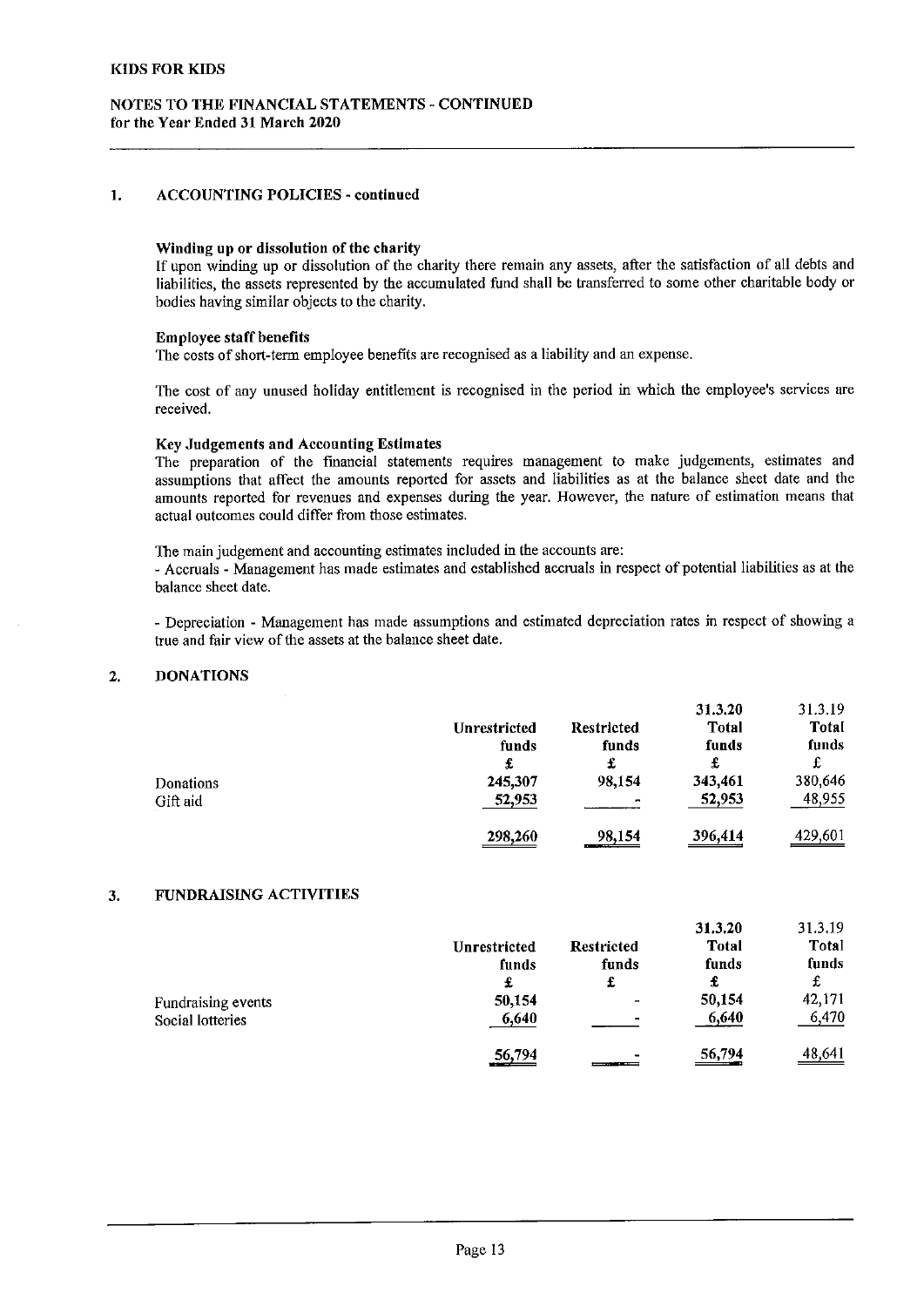# 4. INVESTMENT INCOME

|    | Deposit account interest                                                                                    | Unrestricted<br>funds<br>8,783 | <b>Restricted</b><br>funds<br>$\pmb{\mathfrak{L}}$ | 31.3.20<br><b>Total</b><br>funds<br>£<br>8,783 | 31.3.19<br><b>Total</b><br>funds<br>$\mathfrak{L}% _{0}$<br>9,989 |
|----|-------------------------------------------------------------------------------------------------------------|--------------------------------|----------------------------------------------------|------------------------------------------------|-------------------------------------------------------------------|
| 5. | COSTS OF GENERATING VOLUNTARY INCOME                                                                        |                                |                                                    |                                                |                                                                   |
|    |                                                                                                             |                                |                                                    | 31,3.20<br>£                                   | 31.3.19<br>£                                                      |
|    | Fundraising support costs<br>Salary (see notes 8 and 9)<br>Social security<br>Pensions<br>Fundraising costs |                                |                                                    | 16,430<br>2,020<br>838<br>17,491<br>36,779     | 15,650<br>4,150<br>11,610<br>20,279<br>51,689                     |
|    | Fundraising activities<br>Event expenses<br>Insurance                                                       |                                |                                                    | 5,062<br>602                                   | 2,925<br>530                                                      |
|    | Total Costs of Generating Voluntary Income                                                                  |                                | <b>COMPANY</b>                                     | 5,664<br>42,443                                | 3,455<br>55,144                                                   |
| 6. | <b>CHARITABLE ACTIVITIES COSTS</b>                                                                          |                                |                                                    |                                                |                                                                   |
|    | Project work in Sudan:                                                                                      |                                |                                                    | 31,3.20<br>£                                   | 31.3.19<br>£                                                      |
|    | Unrestricted<br>Designated<br>Restricted                                                                    |                                |                                                    | 150,066<br>250,000<br>127,206                  | 203,334<br>81,028                                                 |
|    |                                                                                                             |                                |                                                    | 527,272                                        | 284,362                                                           |
|    | <b>Support Costs:</b><br>Unrestricted<br>Restricted                                                         |                                |                                                    | 64,245                                         | 84,078                                                            |
|    |                                                                                                             |                                |                                                    | 64,245                                         | 84,078                                                            |
|    | <b>Total Charitable Activities Costs</b>                                                                    |                                |                                                    | 591,517                                        | 368,440                                                           |
|    |                                                                                                             |                                |                                                    |                                                |                                                                   |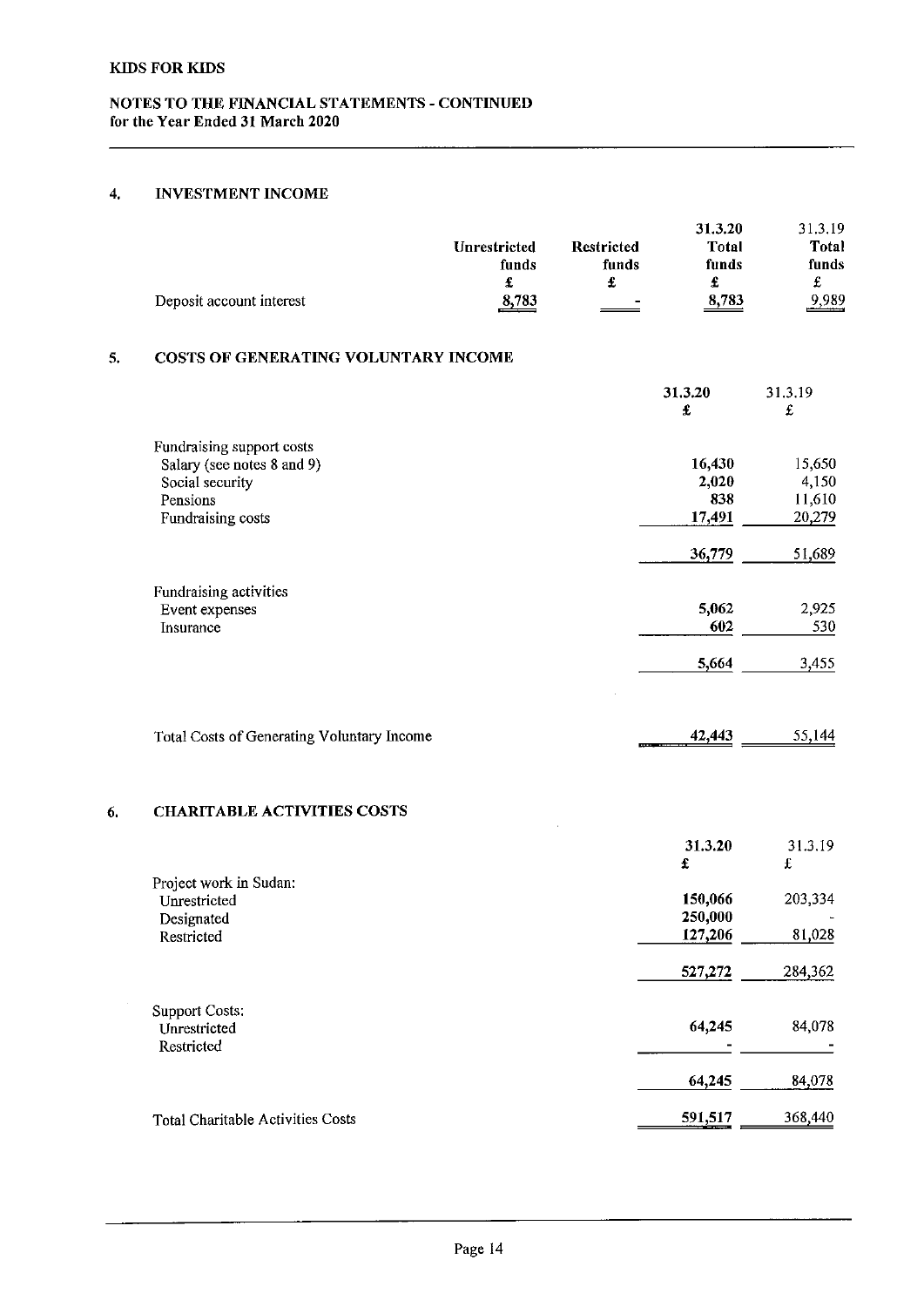# 7. NET INCOME/(EXPENDITURE)

Net income/(expenditure) is stated after charging/(crediting);

|                                      | 31.3.20 | 31.3.19                                   |
|--------------------------------------|---------|-------------------------------------------|
|                                      |         |                                           |
| Depreciation - owned assets          | 110     | 704                                       |
| Independent examiner's fees          | 2,640   | 2.580<br><b><i><u>ATTERNATION</u></i></b> |
|                                      |         |                                           |
| TRUSTERS' DEMINED ATION AND RENEETTS |         |                                           |

# 8. TRUSTEES' REMUNERATION AND BENEFITS

|                 | 31.3.20<br>£ | 31.3.19<br>£       |
|-----------------|--------------|--------------------|
| Salaries        | 65,719       | 62,547             |
| Social security | 8,080        | 9,784              |
|                 | 73,799       | $\frac{72,331}{2}$ |

No trustee has been paid for services as a trustee, but the C.E.O. who is also a trustee has been paid for her services as C.E.O. Further details regarding this are included in note 9.

The trustee's salary has been split between cost of charitable activities and generating funds in a 3:I ratio.

### Trustees' expenses

Expenses paid to trustees or persons connected with trustees:

|                            | 31.3.20 | 31.3.19<br>£ |
|----------------------------|---------|--------------|
| Expenses reimbursed to CEO | 18,621  | 18.265       |

Expenses charged to the charity by the trustees include costs relating to the trustees programme meetings to monitor and evaluate the projects, plus offlce expenses incurred by Mrs P. M. Parker MBE, who provides office space at her home as agreed by the Charity Commissioners in 2007 of £13,000. The cost has remained the same for 13 years at £13,000 (2019: £13,000). This has continued to save the charity from having to pay escalating commercial rates for office accommodation costs and services.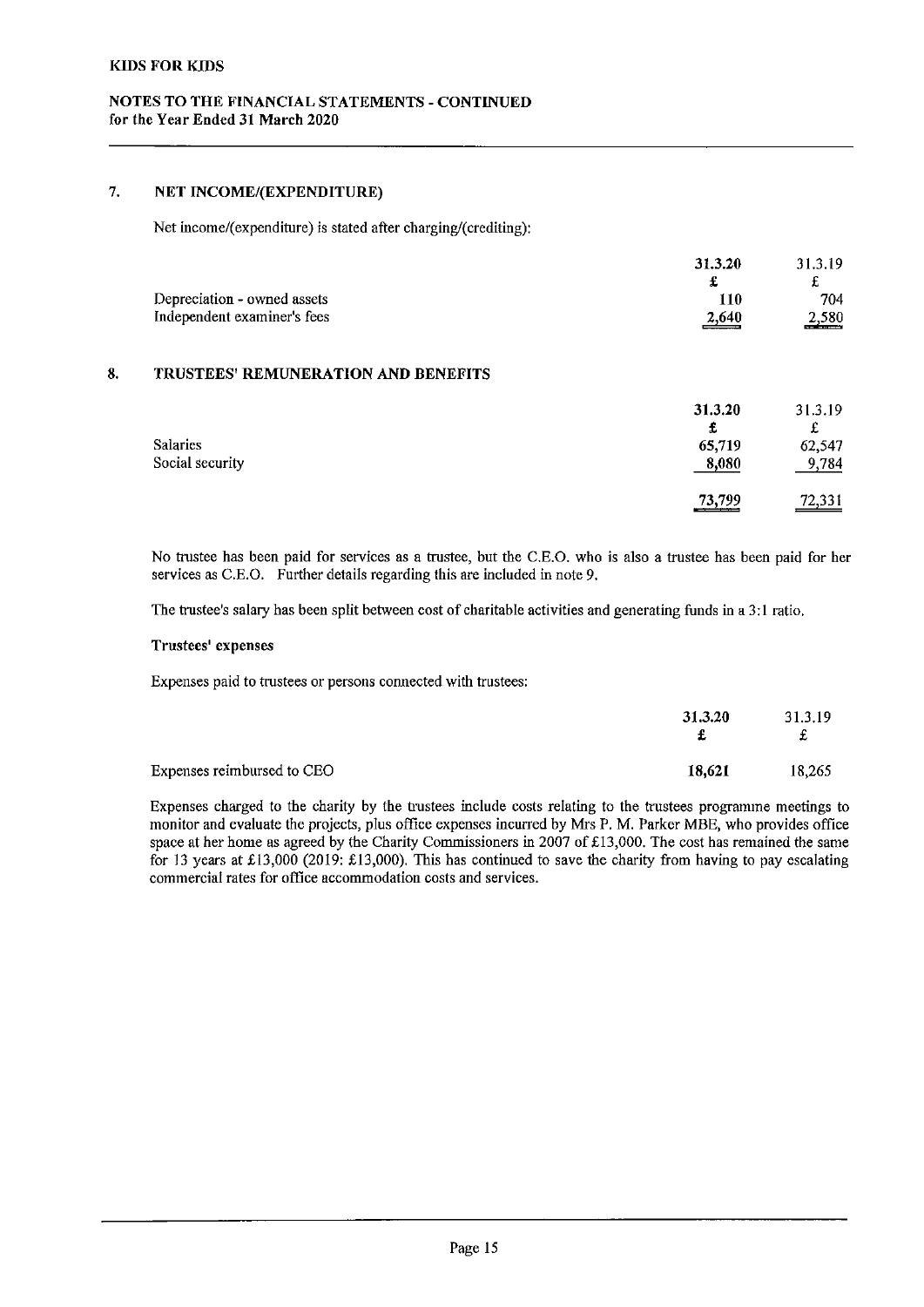## NOTES TO THE FINANCIAL STATEMENTS - CONTINUED for the Year Ended 31 March 2020

## 9. STAFF COSTS

|                       | 31.3.20<br>£ | 31.3.19<br>£ |
|-----------------------|--------------|--------------|
| Wages and salaries    | 65,719       | 62,547       |
| Social security costs | 8,080        | 9,784        |
| Other pension costs   | 3,353        | 43,220       |
|                       | 77,152       | 115,551      |
|                       |              |              |

The average monthly number of employees during the year was as follows:

|            | 31.3.20             | 31.3.19 |
|------------|---------------------|---------|
| <b>CEO</b> | $\hspace{0.05cm} =$ | ---     |

1he number of employees whose employee benefits (excluding employer pension costs) exceeded \$60,000 was:

|                   | 31.3.20                  | 31.3.19                  |
|-------------------|--------------------------|--------------------------|
| £60,001 - £70,000 | $\overline{\phantom{0}}$ |                          |
| £70,001 - £80,000 |                          | $\sim$                   |
|                   | _____                    | <b>PERSONAL PROPERTY</b> |

The Trustees' resolution to pay Mrs P. M. Parker, the CEO, a salary (disclosed above and in note 8) was approved by the Charity Commission in 2007. The Trustees determined in October 2012 that replacing the current CEO with someone paid at full market rates would require the charity to pay a package of between £90,000 and £125,000 at that time, i.e. an average of £107,500 per year, plus an increase for inflation. The current CEO decided not to take the full rate of salary allocated by the Trustees for the CEO's pay, in effect equivalent to a donation to the charity of £50,000+ each year. She is also putting in working hours far beyond those expected of a normal salaried employee, without overtime payments, so the value to the charity of her contribution is significantly in excess of this amount. The Trustees set the CEO's level of salary annually to ensure this stays the same in real terms through an adjustment for inflation based on the government's official Consumer Price Index figures, The CEO. has chosen not to take health insurance or other benefits from the charity. The Trustees have decided to pay the CEO a pension in accordance with government policy.

The Trustees wish to acknowledge the CEO's exceptional contribution to the charity. Her salary does not reflect the hours worked, both paid and voluntaty, in her capacity as administrator, project designer, manager and the person principally responsible for raising awareness, global advocacy and fundraising worldwide.

Other than salary and related costs, other paid work during the year was carried out by a part time bookkeeper, two part time assistants, and a part time database entry and research assistant, Fees are also paid for website maintenance and design, hosting and maintaining the database, and IT support.

## Key management personnel

The charity has one member of key management personnel. The total employment costs of key management personnel were £76,882.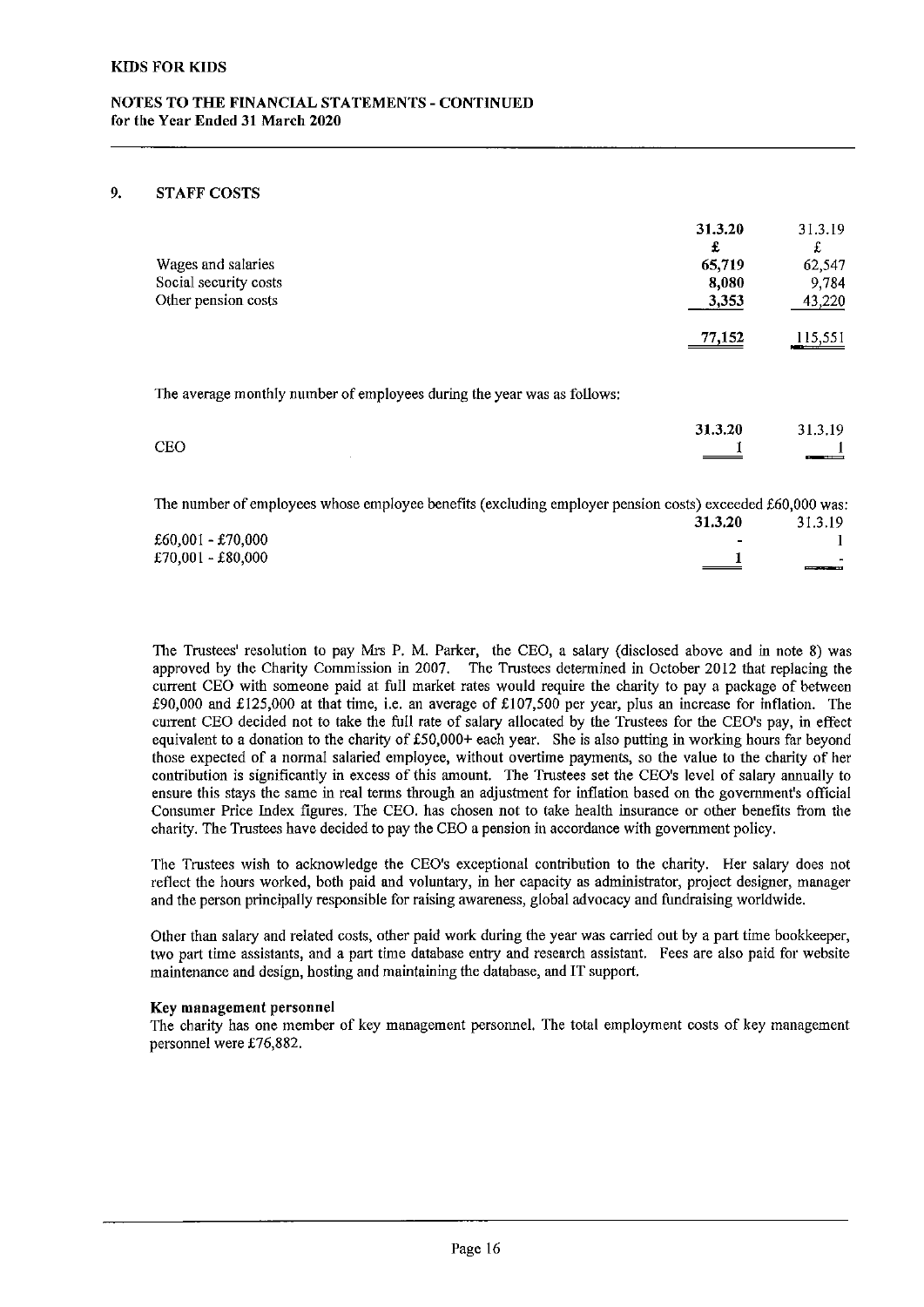$\bar{z}$ 

# NOTES TO THE FINANCIAL STATEMENTS - CONTINUED for the Year Ended 31 March 2020

# 10. COMPARATIVE STATEMENT OF FINANCIAL ACTIVITIES FOR YEAR ENDED 31.03.19

|                                                                                       | Unrestricted<br>fund<br>£ | Designated<br>fund<br>£ | <b>Restricted</b><br>fund<br>£ | <b>Total</b><br>funds<br>£ |
|---------------------------------------------------------------------------------------|---------------------------|-------------------------|--------------------------------|----------------------------|
| <b>INCOME FROM</b><br>Donations                                                       | 314,128                   |                         | 115,473                        | 429,601                    |
| Fundraising activities<br>Investment income                                           | 48,641                    |                         |                                | 48,641                     |
| Total                                                                                 | 9,989<br>372,758          |                         | 115,473                        | 9,989<br>488,231           |
|                                                                                       |                           |                         |                                |                            |
| <b>EXPENDITURE ON</b><br><b>Cost of Raising Funds</b><br><b>Charitable activities</b> | 55,144                    |                         |                                | 55,144                     |
| Project work in Sudan                                                                 | 287,411                   |                         | 81,028                         | 368,439                    |
| <b>Total</b>                                                                          | 342,555                   |                         | 81,028                         | 423,583                    |
| NET INCOME/(EXPENDITURE)                                                              | 30,203                    |                         | 34,445                         | 64,648                     |
| <b>Transfers between funds</b>                                                        | (16, 753)                 | 16,753                  |                                |                            |
| Net movement in funds                                                                 | 13,450                    | 16,753                  | 34,445                         | 64,648                     |
| <b>RECONCILIATION OF</b><br><b>FUNDS</b>                                              |                           |                         |                                |                            |
| <b>Total funds brought forward</b>                                                    | 317,699                   | 828,813                 | 18,983                         | 1,165,495                  |
| <b>TOTAL FUNDS CARRIED FORWARD</b>                                                    | 331,149                   | 845,566                 | 53,428                         | 1,230,143                  |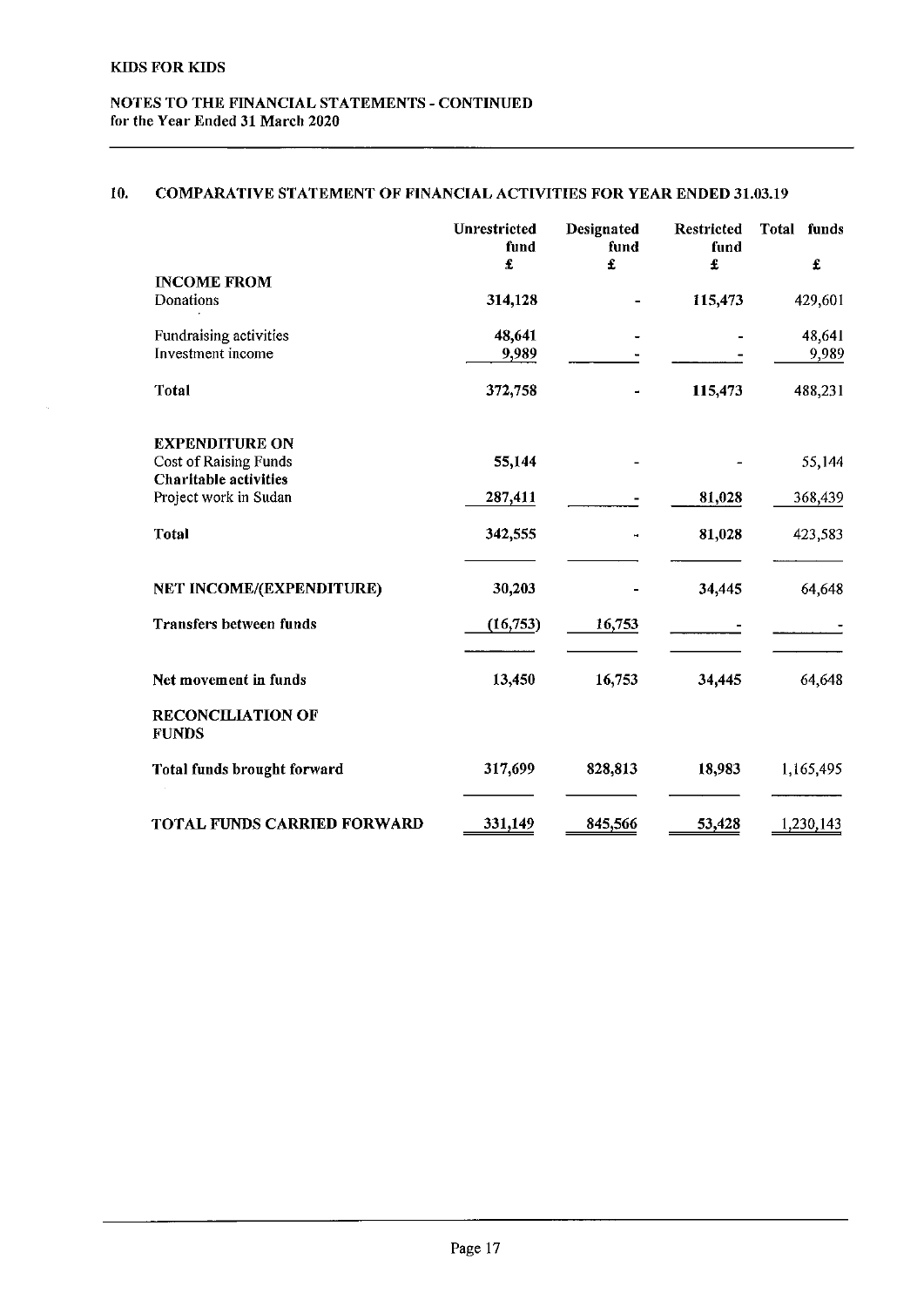## 11. TANGIBLE FIXED ASSETS

|     |                                              | Computer<br>equipment<br>£ |
|-----|----------------------------------------------|----------------------------|
|     | <b>COST</b>                                  |                            |
|     | At 1 April 2019 and 31 March 2020            | 3,306                      |
|     | <b>DEPRECIATION</b>                          |                            |
|     | At 1 April 2019                              | 3,196                      |
|     | Charge for year                              | 110                        |
|     | At 31 March 2020                             | 3,306                      |
|     | <b>NET BOOK VALUE</b>                        |                            |
|     | At 31 March 2020                             |                            |
|     | At 31 March 2019                             | 110                        |
| 12. | DEBTORS: AMOUNTS FALLING DUE WITHIN ONE YEAR |                            |

|              | 31.3.20           | 31.3.19            |
|--------------|-------------------|--------------------|
|              |                   | $\mathbf{f}$       |
| Gift Aid Due | 44,626<br>_______ | $\frac{41,288}{2}$ |

# 13. CASH AT BANK

|                     |              |                   |                   | 31.3.20            | 31.3.19            |
|---------------------|--------------|-------------------|-------------------|--------------------|--------------------|
|                     |              | <b>Designated</b> | <b>Restricted</b> |                    |                    |
|                     | General fund | fund              | fund              | <b>Total funds</b> | <b>Total funds</b> |
|                     | £            | £                 | £                 | £                  | £                  |
| Current account     | 2.000        |                   |                   | 2,000              | 2,000              |
| Deposit account     | 124.916      | 320,734           | 24,376            | 470,026            | 420,268            |
| Investment accounts |              | 627,832           | $\blacksquare$    | 627,832            | 621,584            |
| US account          | 107,329      |                   |                   | 107,329            | 49,137             |
| Sudan account       | 79,066       |                   |                   | 79.066             | 96,951             |
| Paypal account      | 1,943        |                   |                   | 1,943              | 22,679             |
| Total               | 315,254      | 948,566           | 24,376            | 1.288,196          | ,212,619           |

The majority of funds is kept in high yield deposit accounts. It is the charity's policy to only place funds with secure institutions in accordance with FCA regulations, making appropriate use of the governmen compensation scheme as possible and considering the impact of lower interest to minimise the risk of loss,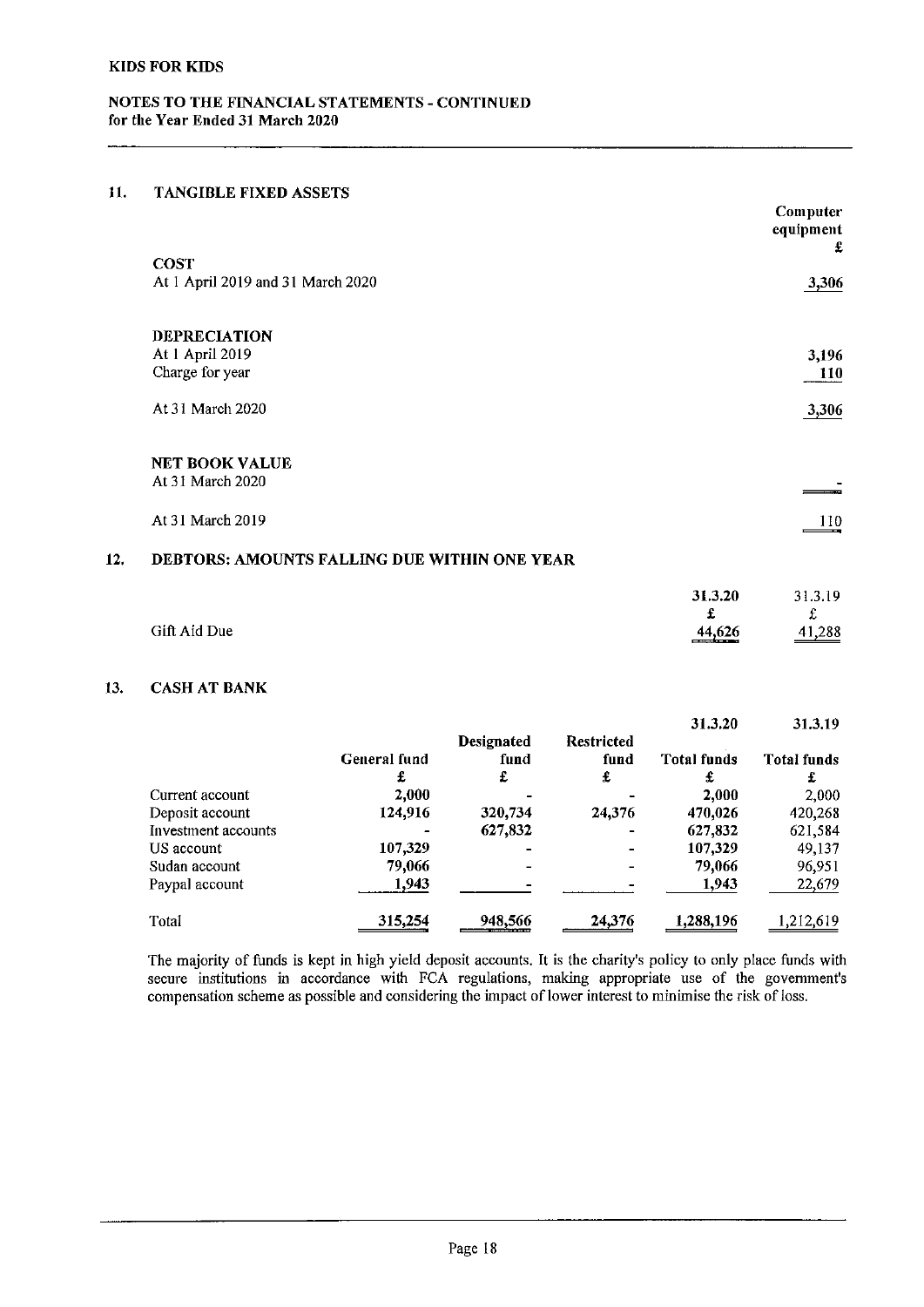# 14. CREDITORS; AMOUNTS FALLING DUK WITHIN ONE YEAR

|                                      | 31.3.20 | 31.3.19            |
|--------------------------------------|---------|--------------------|
|                                      | £       | t                  |
| Other creditors and accrued expenses | 272,397 | 21.811             |
| Social security and other taxes      | 2.251   | 2,063              |
|                                      | 274,648 | $\frac{23,874}{2}$ |

Included within other creditors and accrued expenses is f250,000 transferred over to Sudan. This transfer was agreed before the year end but was physically transferred just atter the year end.

### 15. MOVEMENT IN FUNDS

### Restricted Funds

The charity received the following donations for specific purposes during the year and the balance held on trust in relation to each restricted fund at the end of the year is:

|                               | Balance at 1<br>April 2019 | Incoming<br>resources | Resources<br>expended | Balance at 31<br>March 2020 |
|-------------------------------|----------------------------|-----------------------|-----------------------|-----------------------------|
|                               | £                          | £                     | £                     | £                           |
| <b>Animal Projects</b>        |                            | 41,740                | (41,740)              |                             |
| Water Projects                |                            | 33,970                | (33,970)              |                             |
| Solar Lantern                 | 600                        |                       |                       | 600                         |
| Internally Displaced Persons  | 10,000                     | 1.428                 | (1, 428)              | 10,000                      |
| Education fund, Kindergartens | 42,828                     | 11.169                | (42, 828)             | 11,169                      |
| Midwives                      |                            | 7,240                 | (7,240)               |                             |
| Tree Project                  |                            | 2,607                 |                       | 2,607                       |
|                               | 53,428                     | 98,154                | (127, 206)            | 24,376<br>$-$               |

### Analysis of movements in restricted funds - 2019

|                                      | Balance at 1<br>April 2018<br>£ | Incoming<br>resources<br>£ | Resources<br>expended<br>£ | Balance at 31<br>March 2019<br>£ |
|--------------------------------------|---------------------------------|----------------------------|----------------------------|----------------------------------|
| Animal Projects                      |                                 | 35,384                     | (35, 384)                  |                                  |
| Water projects                       |                                 | 13,091                     | (13,091)                   |                                  |
| Solar Lantern                        | 600                             |                            |                            | 600                              |
| Internally Displaced Persons         | 18,383                          | 20,916                     | (29, 299)                  | 10,000                           |
| <b>Education fund, Kindergartens</b> |                                 | 42,828                     |                            | 42,828                           |
| Midwives - instalment                |                                 | 3.254                      | (3,254)                    |                                  |
|                                      | 18,983                          | 115,473                    | (81,028)                   | 53,428                           |

Animal Projects fund represents funds specifically donated for animal welfare, including the provision of paravets, veterinary drugs and animal husbandry training as well as goat and donkey loans and the provision of crossbred donkeys.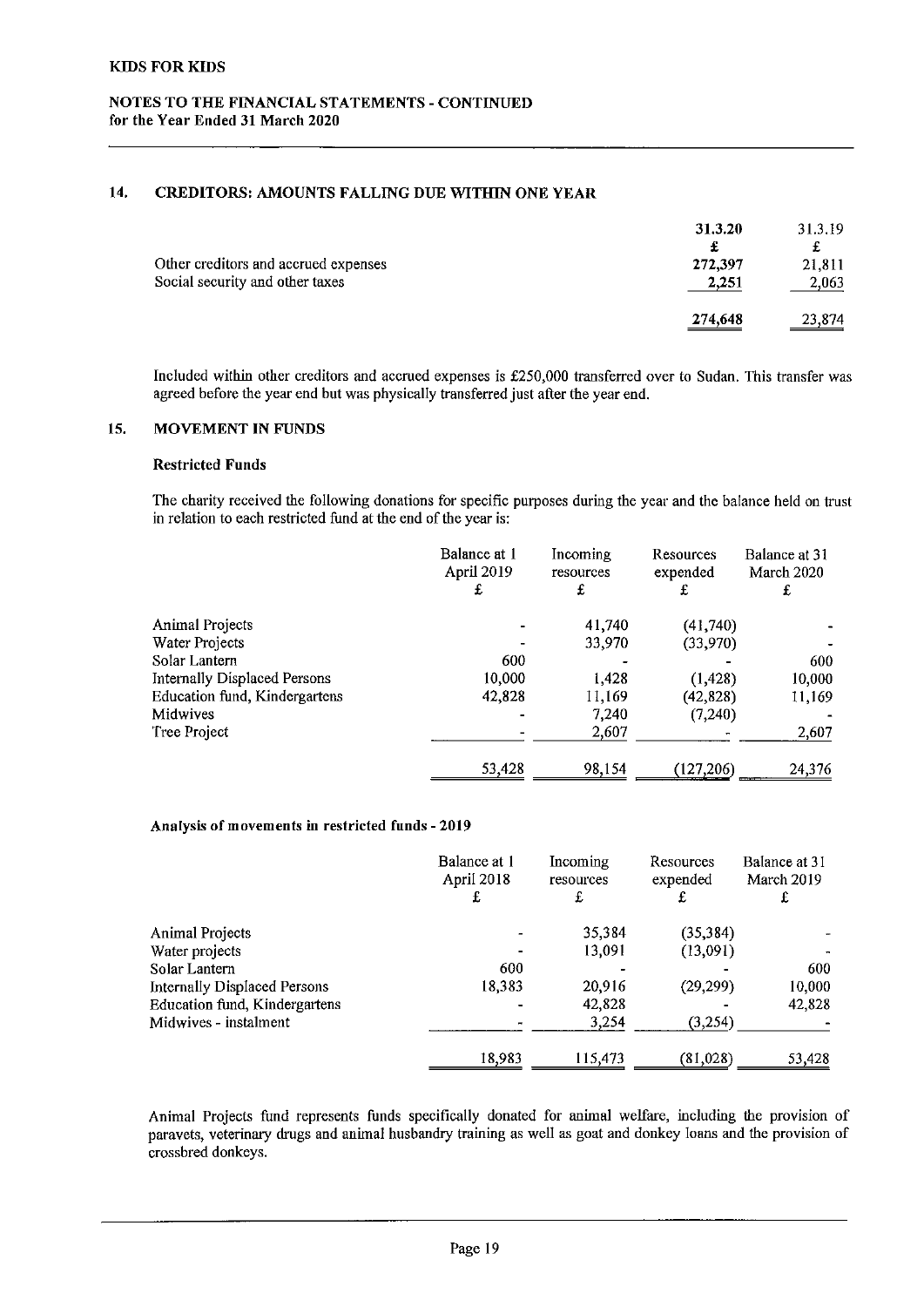### 15. MOVEMENT IN FUNDS - continued

The Water Projects fund covers funds donated specifically for the purpose of providing water in, or close to, villages adopted by Kids For Kids. This fund includes handpumps donated by individuals and funds allocated to repairs of existing handpumps. Additional projects included in this fund are water tanks, water carts (pulled by the stronger crossbred donkeys) and jerry cans. The latter is now needed urgently by families who have virtually no income.

Ibe Solar Lantern fund represents committed funds from individuals to be used to purchase Solar Lanterns for villages.

The Internally Displaced Persons fund is allocated to providing the basic essentials for families who have moved to Kids For Kids villages and settled permanently, with the permission of the villages leaders and community, to assist them to settle and improve their standard of living. Additional to the basic essentials we will also aim to provide all these families with goats and a donkey. This year we are funding two villages to which IDPs have moved. There was virtually no infrastructure or items provided for individual families. We are therefore There was virtually no infrastructure or items provided for individual families. We are therefore increasing our projects to include kitchen utensils, more farming equipment and other essentials.

The Education Fund, Kindergartens represents specific funds donated to enable us to build and equip kindergartens in remote villages. We are committed to building five more kindergartens in 2019/2020 with further instalments to be paid in the next 12 months. Some costs have increased because of lack of fuel and soaring inflation.

Midwives fund represents funds donated for the training and equipping oftwo village midwives in each Kids for Kids village and in other villages. There is no healthcare provision in villages. Maternal and infant mortality in remote viHages in Darfur is amongst the highest in the world.

The Tree Project fund represents funds provided to plant tree seedlings of 14 different species of drought resistant trees in community forests (green belts) in a new five year project plus the rehabilitation of two existing community forests and the planting of individual trees by our buildings in villages, plus fiuit trees by individual houses (huts).

Children's Champions are supporters who have committed to funding specific projects for three years. The above figures include this support plus other individual one off donations.

#### Designated Funds

Designated funds are set aside out of unrestricted funds by the trustees and they are mcluded in the fofiowing income funds:

|                  | Balance at 1<br>April 2019<br>£ | Incoming<br>resources | Resources<br>expended | <b>Transfers</b> | Balance at 31<br>March 2020 |
|------------------|---------------------------------|-----------------------|-----------------------|------------------|-----------------------------|
| Project fund     | 745,566                         |                       | (250,000)             | 103,000          | 598,566                     |
| Contingency fund | 100,000                         | ۰                     |                       |                  | 100,000                     |
|                  | 845,566                         | -                     | (250,000)             | 103,000          | 698,566                     |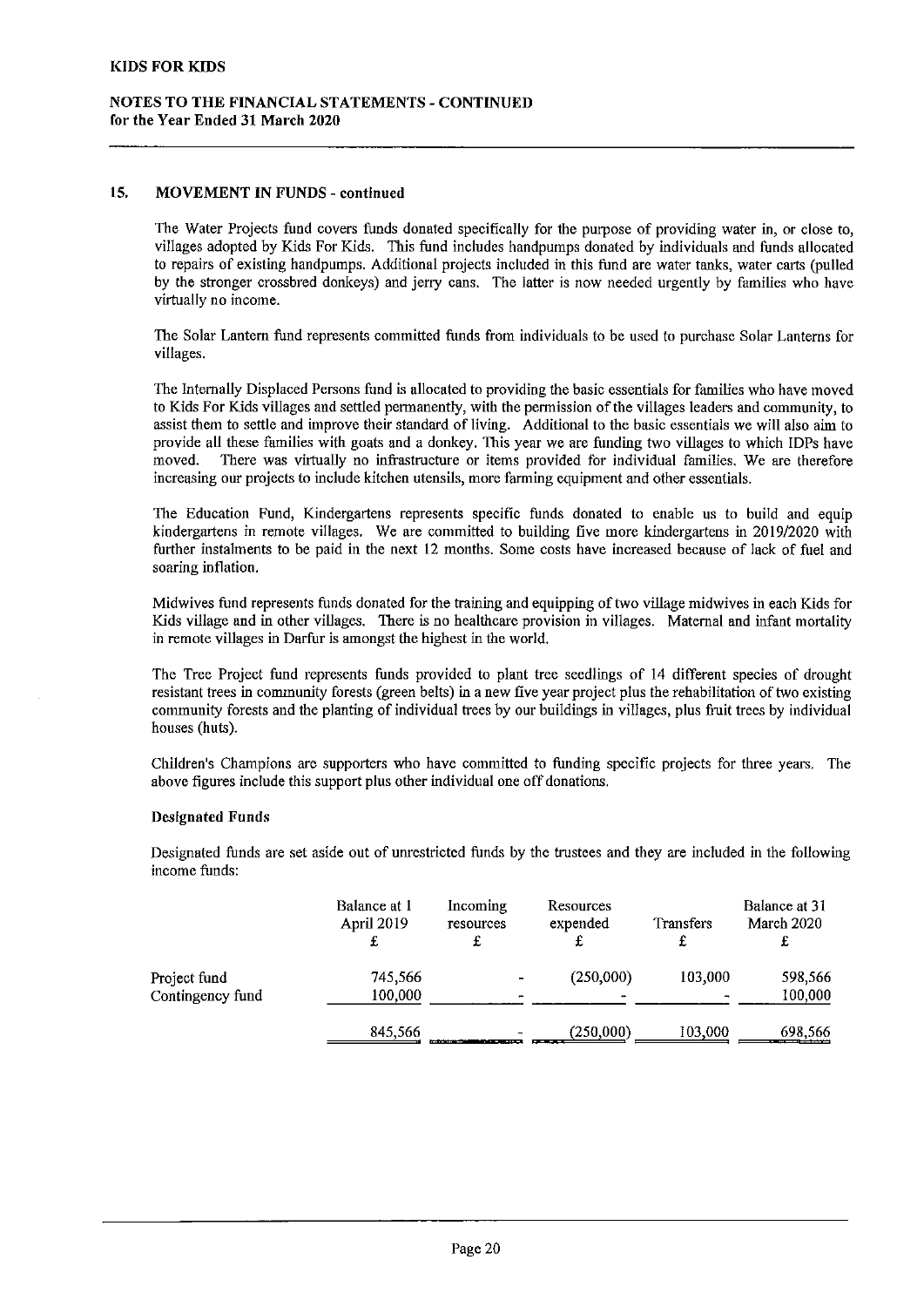## 15. MOVEMENT IN FUNDS - continued

#### Analysis of movements in designated funds - 2019

|                  | Balance at 1<br>April 2018 | Incoming<br>resources | Resources<br>expended | <b>Transfers</b> | Balance at 31<br>March 2019<br>ı |
|------------------|----------------------------|-----------------------|-----------------------|------------------|----------------------------------|
| Project fund     | 728,813                    |                       |                       | 16,753           | 745,566                          |
| Contingency fund | 100,000                    |                       |                       |                  | 100,000                          |
|                  | 828,813                    | ______<br>----<br>.   |                       | 16.753           | 845,566                          |

The trustees have set aside a designated project fund to take account of plans for project commitments. The balance in the fund at the end of the year is their best estimate of the moral and legal commitments to such projects in the next 12 months.

The designated contingency fund has been set aside for the moral responsibility for staff safety in Darfur.

## 16. RELATED PARTY DISCLOSURES

There were no related party transactions for the year ended 31 March 2020, other than those already mentioned in notes 8 and 9.

## 17. POST BALANCE SHEET EVENTS

As <sup>a</sup> direct consequence of the Coronavirus (COVID-19) pandemic, and in accordance with UK government guidelines Kids for Kids ceased all activity related to events on 21 March 2020 for an indeterminate period.

In Sudan COVlD-19 has already led to a curtailment of some sustainable projects because of the cancellation of field visits and therefore training of communities. In light of the pandemic and because of the dangers of the virus to remote communities the charity has initiated an emergency preventative project (provision ofsoap to all our villages).

## 18. ADDITIONAL FUNDS CONTRACTED FOR ON PROJECT ACTIVITY

## Amounts contracted in 2019 and 2020:

|               | 2019/20<br>t |
|---------------|--------------|
| Kindergartens | 42,828       |
|               | 42,828       |

All of the above amounts contracted for in 2019-20 were subsequently completed in the current year.

The actual amount spent on projects in Sudan this financial year is as stated under charitable activities costs on the Statement of Financial Activities.